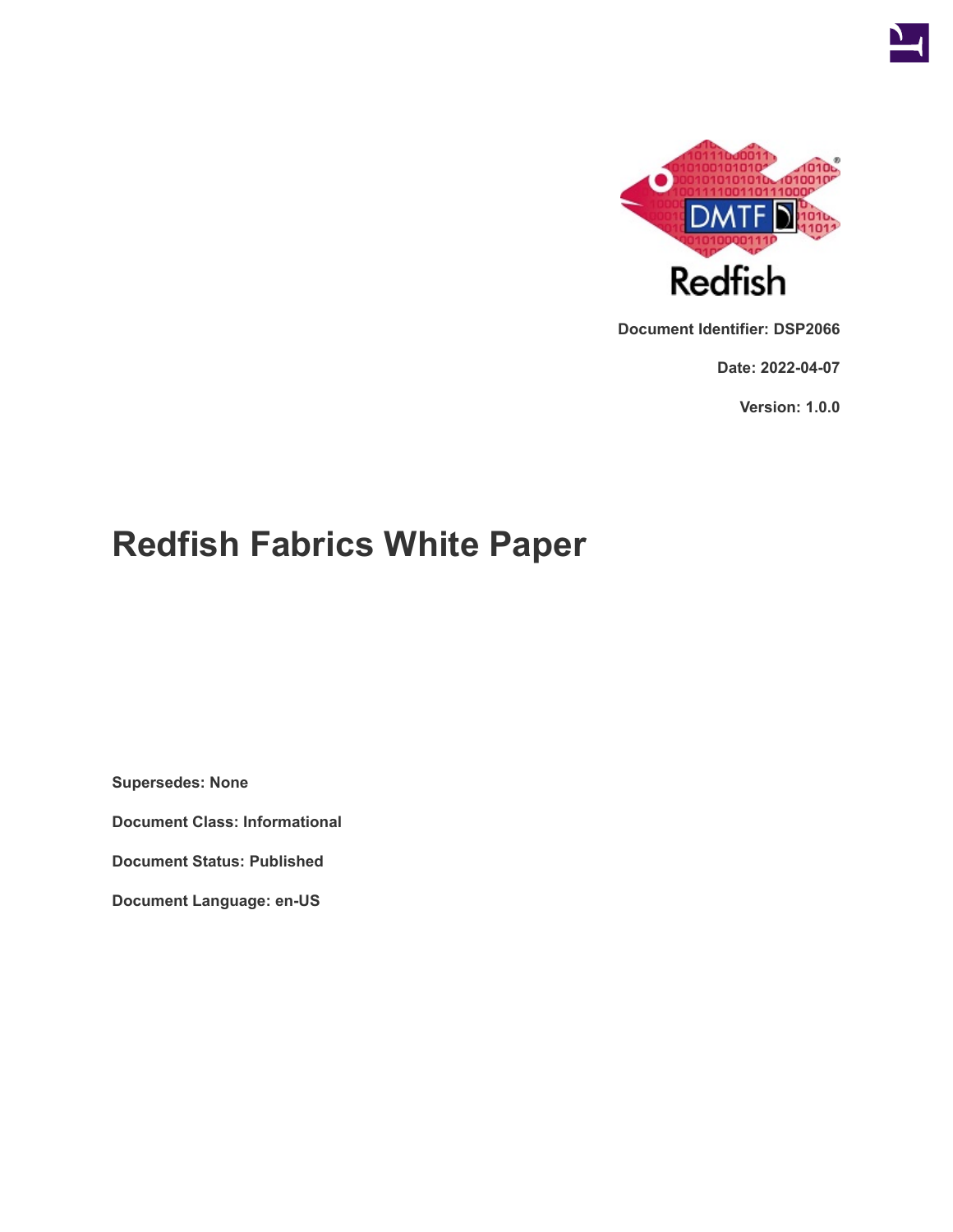#### Copyright Notice Copyright © 2022 DMTF. All rights reserved.

DMTF is a not-for-profit association of industry members dedicated to promoting enterprise and systems management and interoperability. Members and non-members may reproduce DMTF specifications and documents, provided that correct attribution is given. As DMTF specifications may be revised from time to time, the particular version and release date should always be noted.

Implementation of certain elements of this standard or proposed standard may be subject to third party patent rights, including provisional patent rights (herein "patent rights"). DMTF makes no representations to users of the standard as to the existence of such rights, and is not responsible to recognize, disclose, or identify any or all such third party patent right, owners or claimants, nor for any incomplete or inaccurate identification or disclosure of such rights, owners or claimants. DMTF shall have no liability to any party, in any manner or circumstance, under any legal theory whatsoever, for failure to recognize, disclose, or identify any such third party patent rights, or for such party's reliance on the standard or incorporation thereof in its product, protocols or testing procedures. DMTF shall have no liability to any party implementing such standard, whether such implementation is foreseeable or not, nor to any patent owner or claimant, and shall have no liability or responsibility for costs or losses incurred if a standard is withdrawn or modified after publication, and shall be indemnified and held harmless by any party implementing the standard from any and all claims of infringement by a patent owner for such implementations.

For information about patents held by third-parties which have notified the DMTF that, in their opinion, such patent may relate to or impact implementations of DMTF standards, visit [http://www.dmtf.org/about/](http://www.dmtf.org/about/policies/disclosures.php) [policies/disclosures.php.](http://www.dmtf.org/about/policies/disclosures.php)

This document's normative language is English. Translation into other languages is permitted.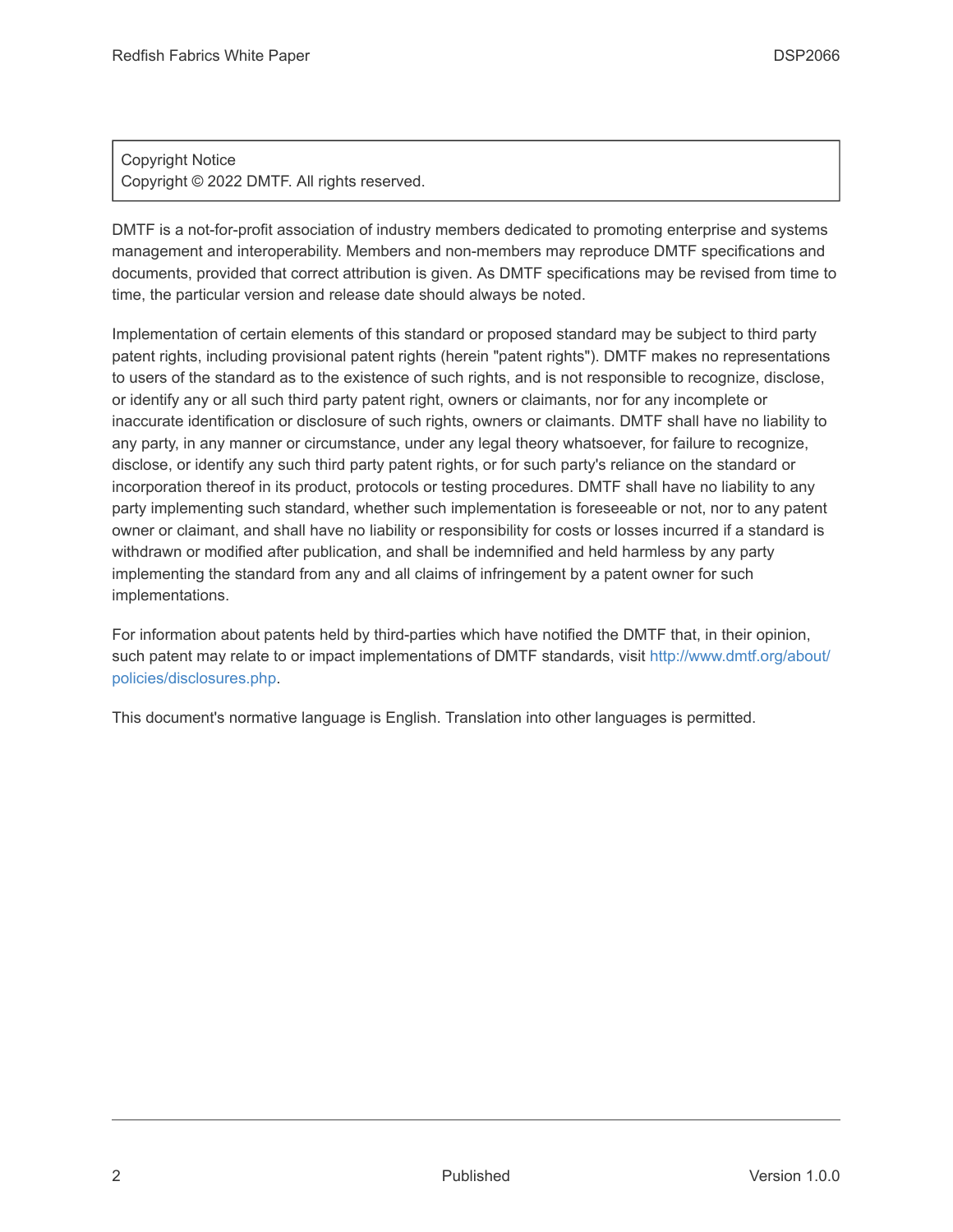#### **CONTENTS**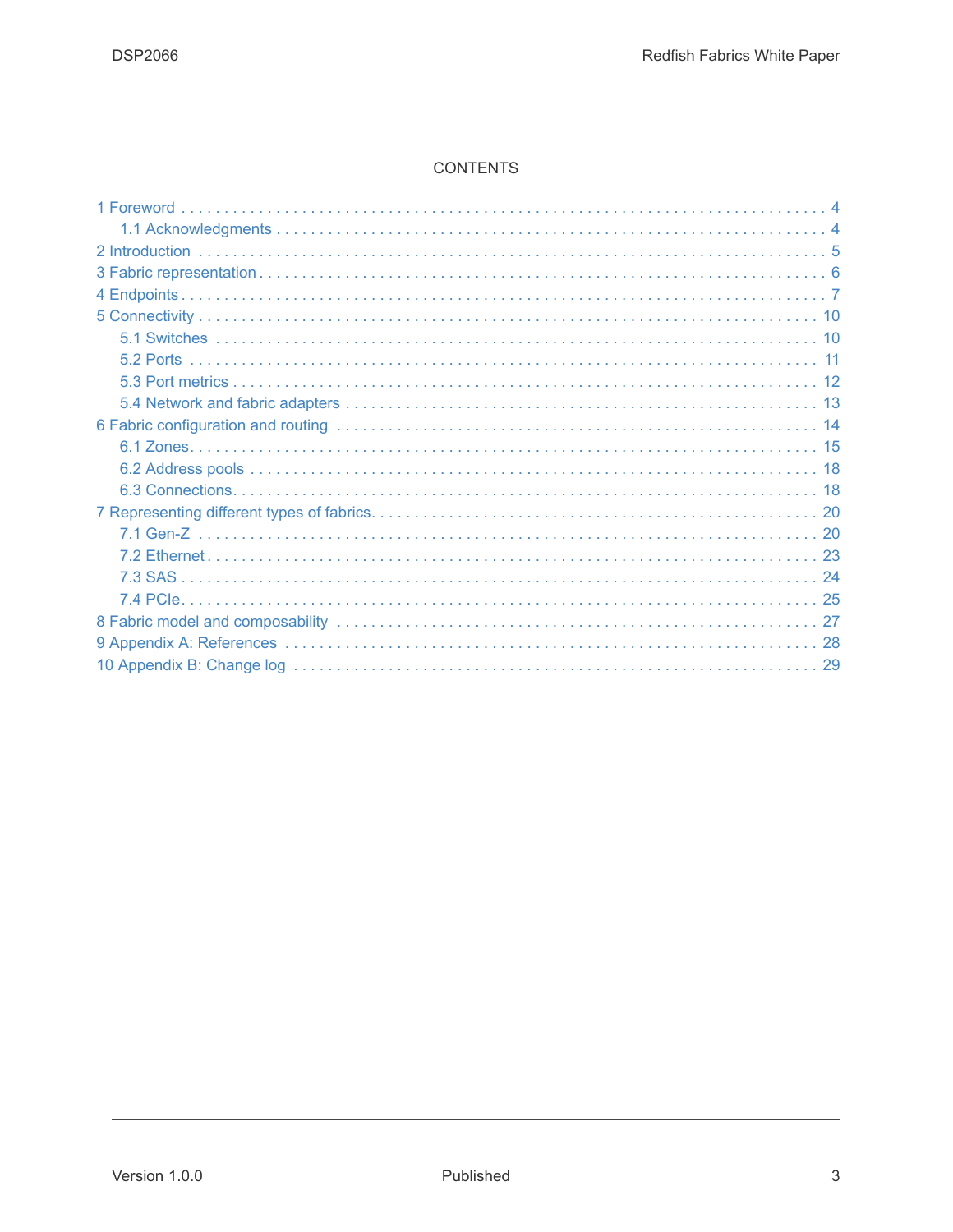## <span id="page-3-0"></span>**1 Foreword**

The Redfish Fabrics White Paper was prepared by the Redfish Forum of the DMTF.

DMTF is a not-for-profit association of industry members dedicated to promoting enterprise and systems management and interoperability. For information about the DMTF, see [http://www.dmtf.org](http://www.dmtf.org/).

#### <span id="page-3-1"></span>**1.1 Acknowledgments**

The DMTF acknowledges the following individuals for their contributions to this document:

- Martin Halstead Hewlett Packard Enterprise
- John Mayfield Hewlett Packard Enterprise
- Michael Raineri Dell Technologies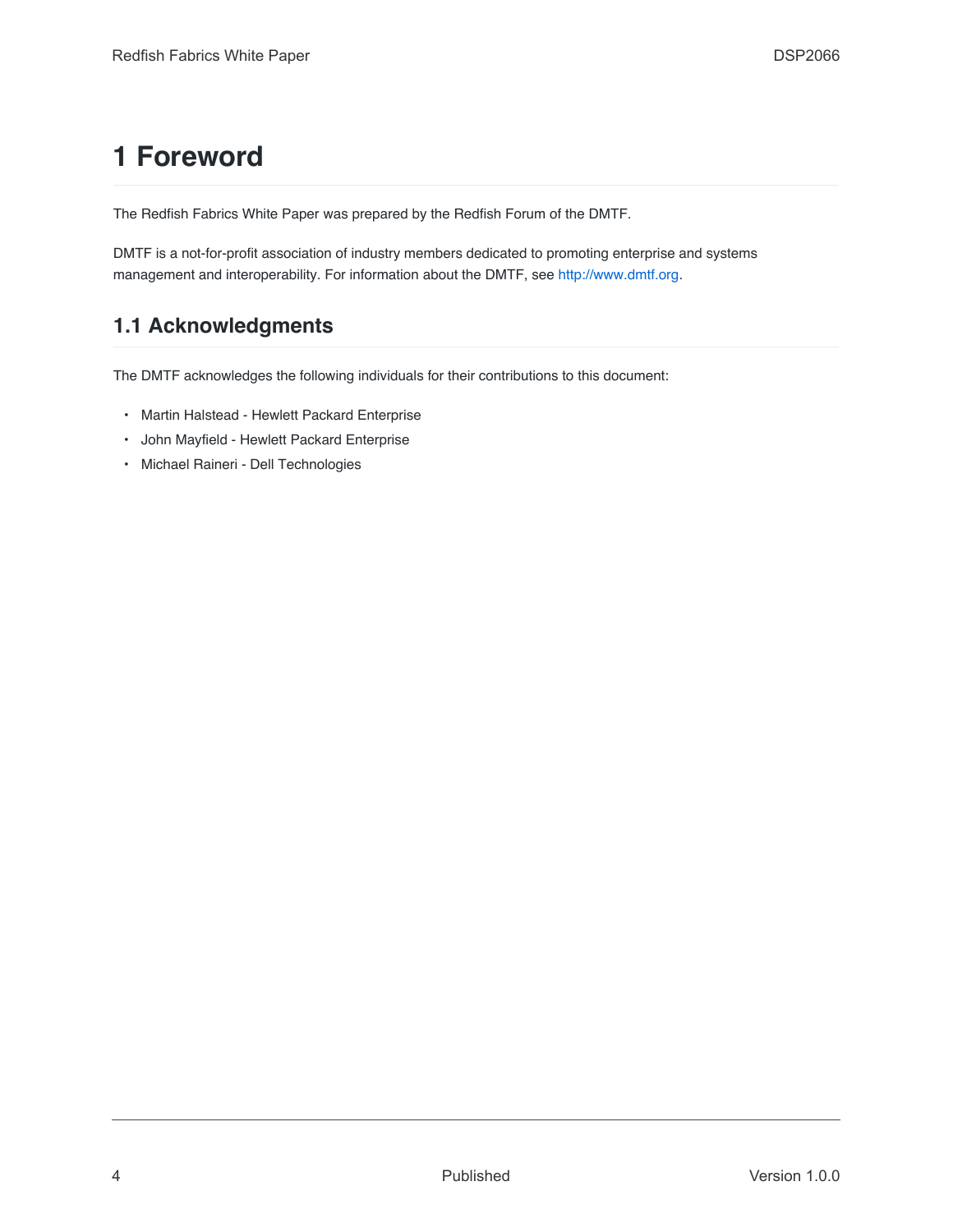### <span id="page-4-0"></span>**2 Introduction**

Modern datacenters consist of hundreds to thousands of different server and storage resources used for different purposes. Often a portion of these resources are grouped into clusters that are used to work together on specific workloads. High-speed fabrics are typically used to transfer data among clustered resources to optimally satisfy the needs of the workload. Clustered resources within a datacenter can be used for a single workload or can be utilized for multiple workloads. In order to configure and manage clustered resources, Redfish has a common data model that describes fabrics to management clients. The fabric data model contains methods to configure, manage, and support the lifecycle of intra-fabric connectivity of clusters of resources.

The fabric data model describes the physical topology of the cluster, connectivity constraints, and isolation as well as zones to define sub-domains within a larger fabric. This paper describes the common fabric data model and provides examples for common types of fabrics.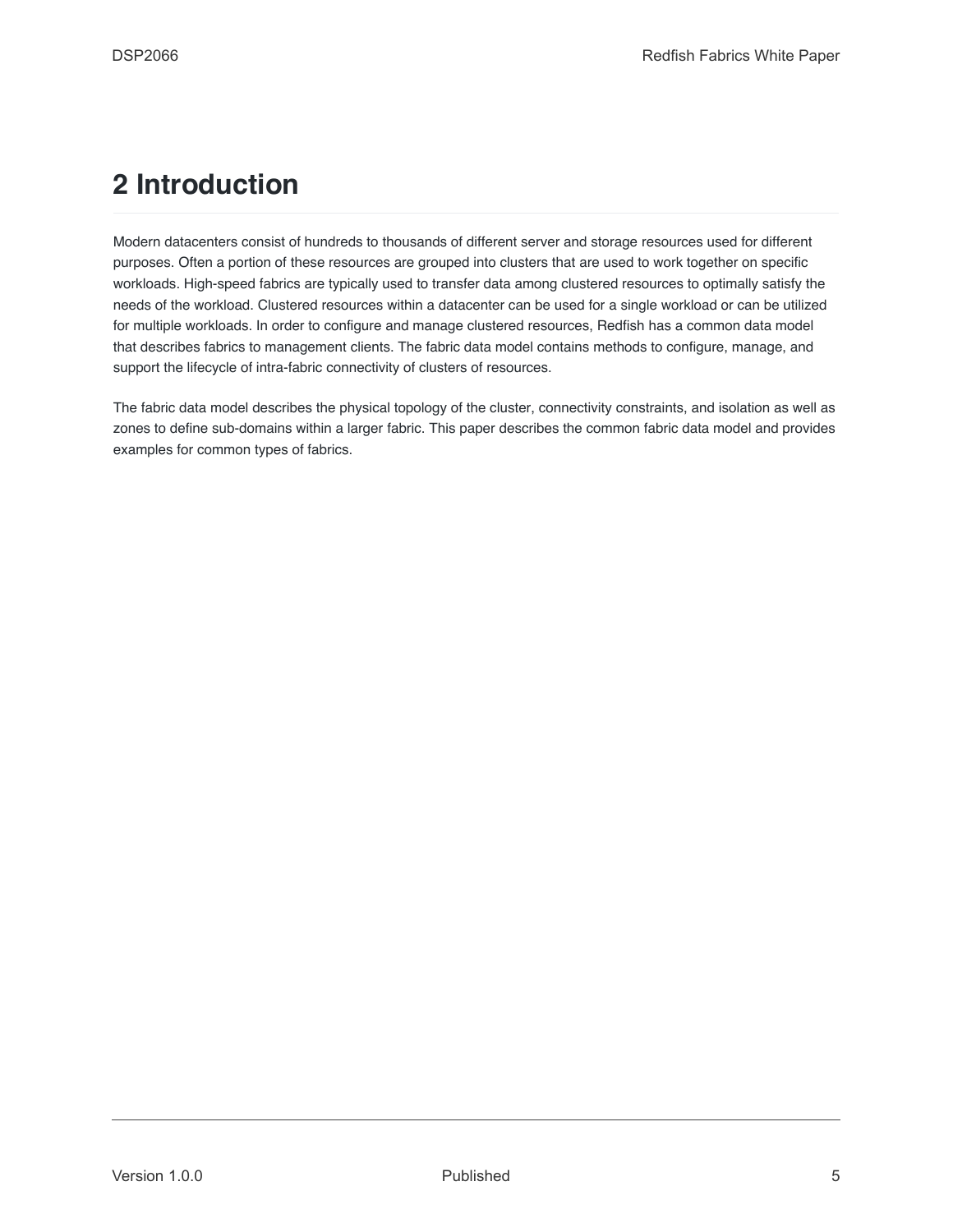### <span id="page-5-0"></span>**3 Fabric representation**

The Fabrics property found in the service root contains a set collection of Fabric resources. Each Fabric resource represents a fabric that is managed by the Redfish service and can contain the following information:

- FabricType : Describes the type of protocol sent over the fabric.
- Switches : Contains the switches and their connectivity information for the fabric. See [Switches](#page-9-1) and [Ports](#page-10-0) for more information.
- Endpoints : Conains the logical representation for devices on a fabric. See [Endpoints](#page-6-0) for more information.
- Zones : Contains communication contraints for endpoints within a fabric. See [Zones](#page-14-0) for more information.
- Connections : Contains rules for the types of resources an initiator endpoint is allowed to access when connecting to a target endpoing. See [Connections](#page-17-1) for more information.
- AddressPools : Contains addressing rules for the fabric. See [Address pools](#page-17-0) for more information.

Example Fabric resource:

```
{
    "@odata.id": "/redfish/v1/Fabrics/Ethernet",
    "@odata.type": "#Fabric.v1_2_2.Fabric",
    "Id": "Ethernet",
    "Name": "Ethernet Fabric",
    "FabricType": "Ethernet",
    "Description": "An Ethernet Based Fabric",
    "Status": {
        "State": "Enabled",
        "Health": "OK"
    },
    "Zones": {
        "@odata.id": "/redfish/v1/Fabrics/Ethernet/Zones"
    },
    "Endpoints": {
        "@odata.id": "/redfish/v1/Fabrics/Ethernet/Endpoints"
    },
    "Switches": {
        "@odata.id": "/redfish/v1/Fabrics/Ethernet/Switches"
    },
    "AddressPools": {
        "@odata.id": "/redfish/v1/Fabrics/Ethernet/AddressPools"
    }
}
```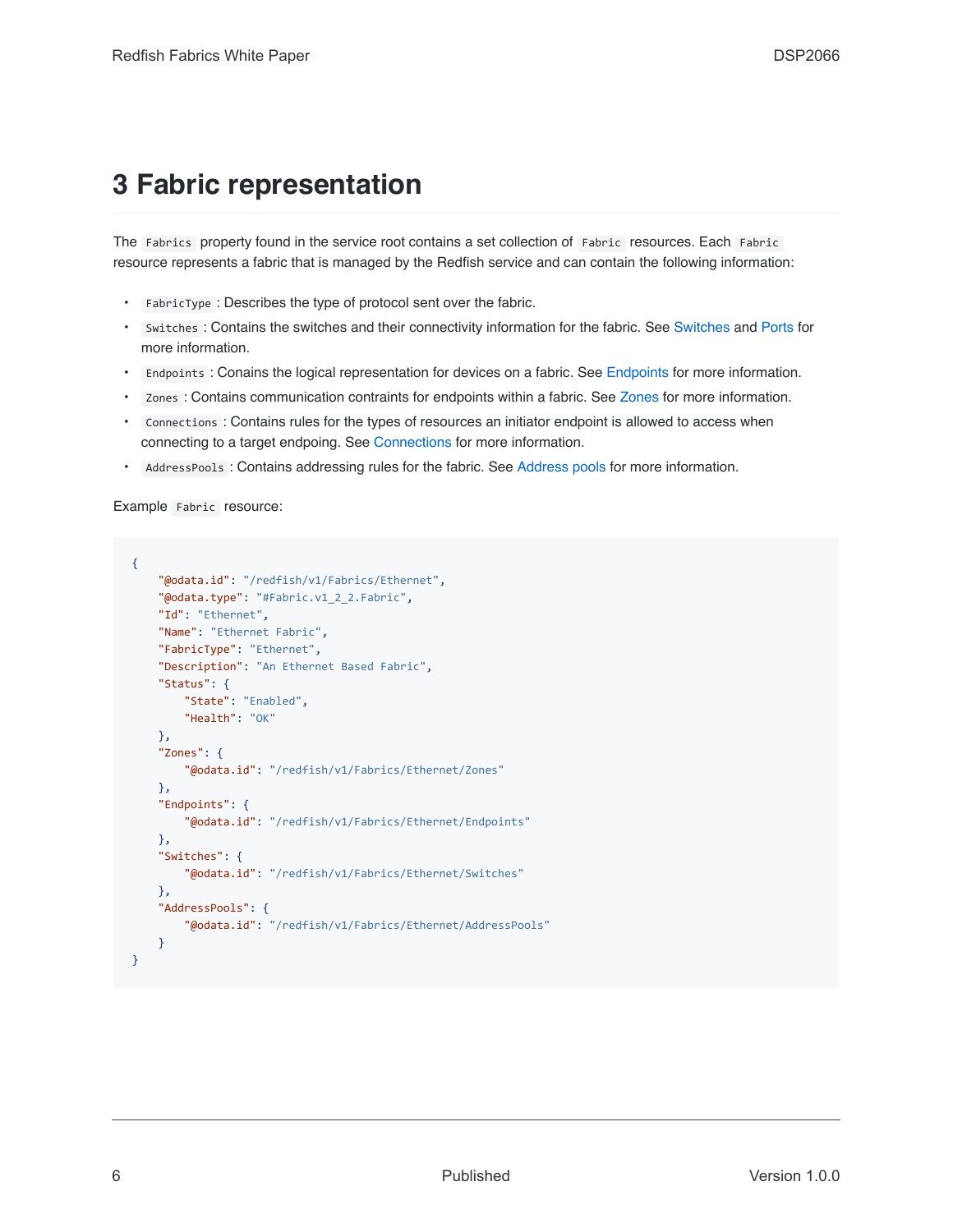### <span id="page-6-0"></span>**4 Endpoints**

The Endpoint resource represents an addressable entity, a single device, or a set of devices where traffic enters or exits a fabric. Traffic on a fabric flows from one endpoint to another endpoint, and the configuration of the fabric dictates routing and addressability rules for the endpoints. Systems, switches, adapters, and other components connected to a fabric might contain multiple endpoints to represent the different signifying an ingress and egress points on a fabric.

Endpoints can represent varying types of entities on a fabric, some physical and some logical. The ConnectedEntities property describes the type of entity on the fabric and how it links to other areas of the Redfish model. ConnectedEntities is an array to allow for multiple Redfish resources to be referenced if they work together to form an endpoint on a fabric. Each member of the ConnectedEntities array can contain the following properties:

| <b>Property</b> | <b>Description</b>                                                                                                                                                                                                                 |
|-----------------|------------------------------------------------------------------------------------------------------------------------------------------------------------------------------------------------------------------------------------|
| EntityType      | The type of the entity on the fabric. See the next table for more information on the values.                                                                                                                                       |
| EntityRole      | Describes whether the endpoint acts as an initiator, target, or both on the fabric. Initiator endpoints<br>produce traffic to access resources exposed by target endpoints.                                                        |
| EntityLink      | A link to another resource in the Redfish data model that provides more information about the endpoint.<br>This property might not be present if the Endpoint resource represents an entity that is not managed by<br>the service. |
| Identifiers     | The globally unique identifier for the entity.                                                                                                                                                                                     |

The value of the EntityType property gives guidance for the type of resource that can be found with the EntityLink property. The EntityType property can contain the following values.

| Value             | <b>Description</b>     | EntityLink resource                                                                   |
|-------------------|------------------------|---------------------------------------------------------------------------------------|
| StorageInitiator  | A storage initiator.   | A member of<br>StorageControllers in<br>Storage Or a<br>StorageController<br>resource |
| RootComplex       | A PCI(e) root complex. | ComputerSystem                                                                        |
| NetworkController | A network controller.  | NetworkDeviceFunction<br>Of EthernetInterface                                         |
| Drive             | A drive.               | Drive                                                                                 |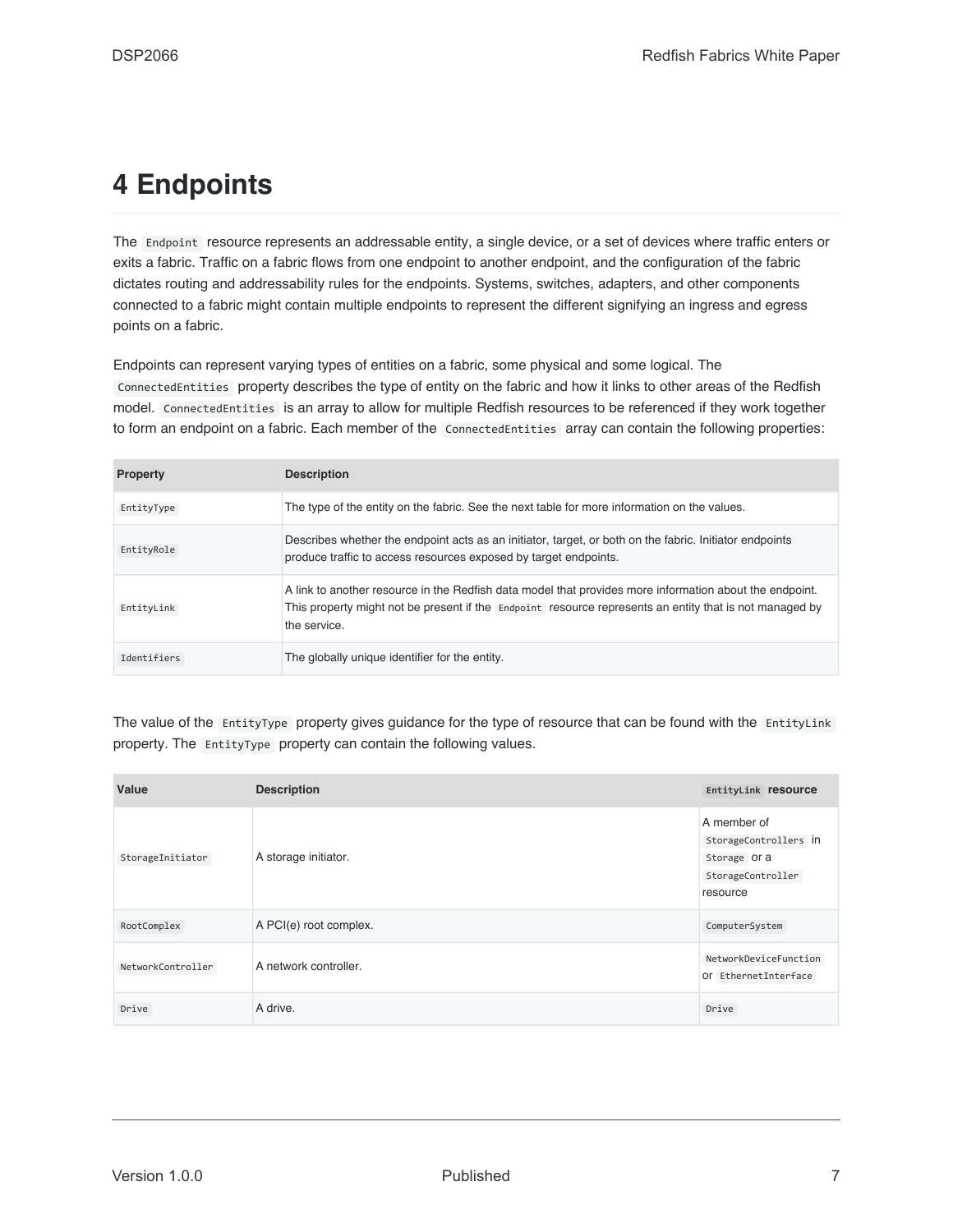| Value                | <b>Description</b>                                                   | EntityLink resource  |
|----------------------|----------------------------------------------------------------------|----------------------|
| StorageExpander      | A storage expander.                                                  | Chassis              |
| DisplayController    | A display controller.                                                | N/A                  |
| Bridge               | A PCI(e) bridge.                                                     | N/A                  |
| Processor            | A processor.                                                         | Processor            |
| Volume               | A volume.                                                            | Volume               |
| AccelerationFunction | An acceleration function realized through a device, such as an FPGA. | AccelerationFunction |
| MemoryChunk          | A memory chunk.                                                      | MemoryChunk          |
| Switch               | A switch.                                                            | Switch               |
| FabricBridge         | A fabric bridge.                                                     | FabricAdapter        |
| Manager              | A manager.                                                           | Manager              |
| StorageSubsystem     | A storage subsystem.                                                 | Storage              |

Endpoints with IP connectivity can report their IP addresses with the IPTransportDetails property.

Endpoints that represent a logical entity on a fabric can report an additional Identifiers property at the root of the resource to show the globally unique identifier for the endpoint.

The following example shows an Endpoint resource for a SAS drive. The EndpointProtocol property contains SAS to reflect the protocol accepted by the endpoint. ConnectedEntities references the Drive resource that the endpoint represents. ConnectedPorts within Links shows the switch ports to which the endpoint is connected.

```
{
    "@odata.id": "/redfish/v1/Fabrics/SAS/Endpoints/Drive1",
    "@odata.type": "#Endpoint.v1_6_1.Endpoint",
    "Id": "Drive1",
    "Name": "SAS Drive",
    "Description": "The SAS Drive in Enclosure 2 Bay 0",
    "EndpointProtocol": "SAS",
    "ConnectedEntities": [
        {
            "EntityType": "Drive",
            "EntityRole": "Target",
            "EntityLink": {
                "@odata.id": "/redfish/v1/Chassis/2/Drives/0"
            },
            "Identifiers": [
                {
```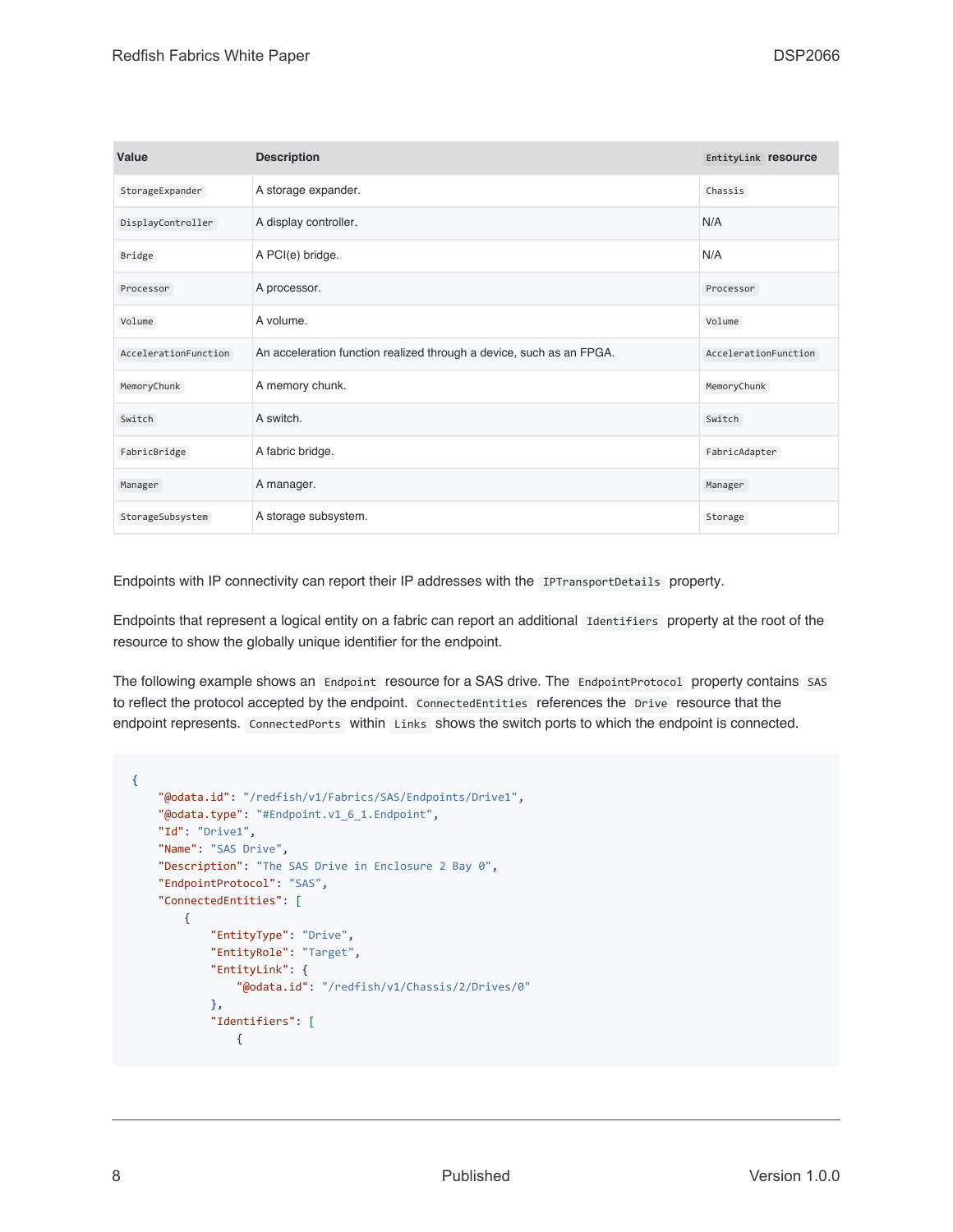```
"DurableNameFormat": "NAA",
                    "DurableName": "32ADF365C6C1B7C3"
               }
           ]
       }
   ],
    "Links": {
        "ConnectedPorts": [
            {
                "@odata.id": "/redfish/v1/Fabrics/SAS/Switches/Switch1/Ports/8"
           },
            {
                "@odata.id": "/redfish/v1/Fabrics/SAS/Switches/Switch2/Ports/8"
            }
        ]
   }
}
```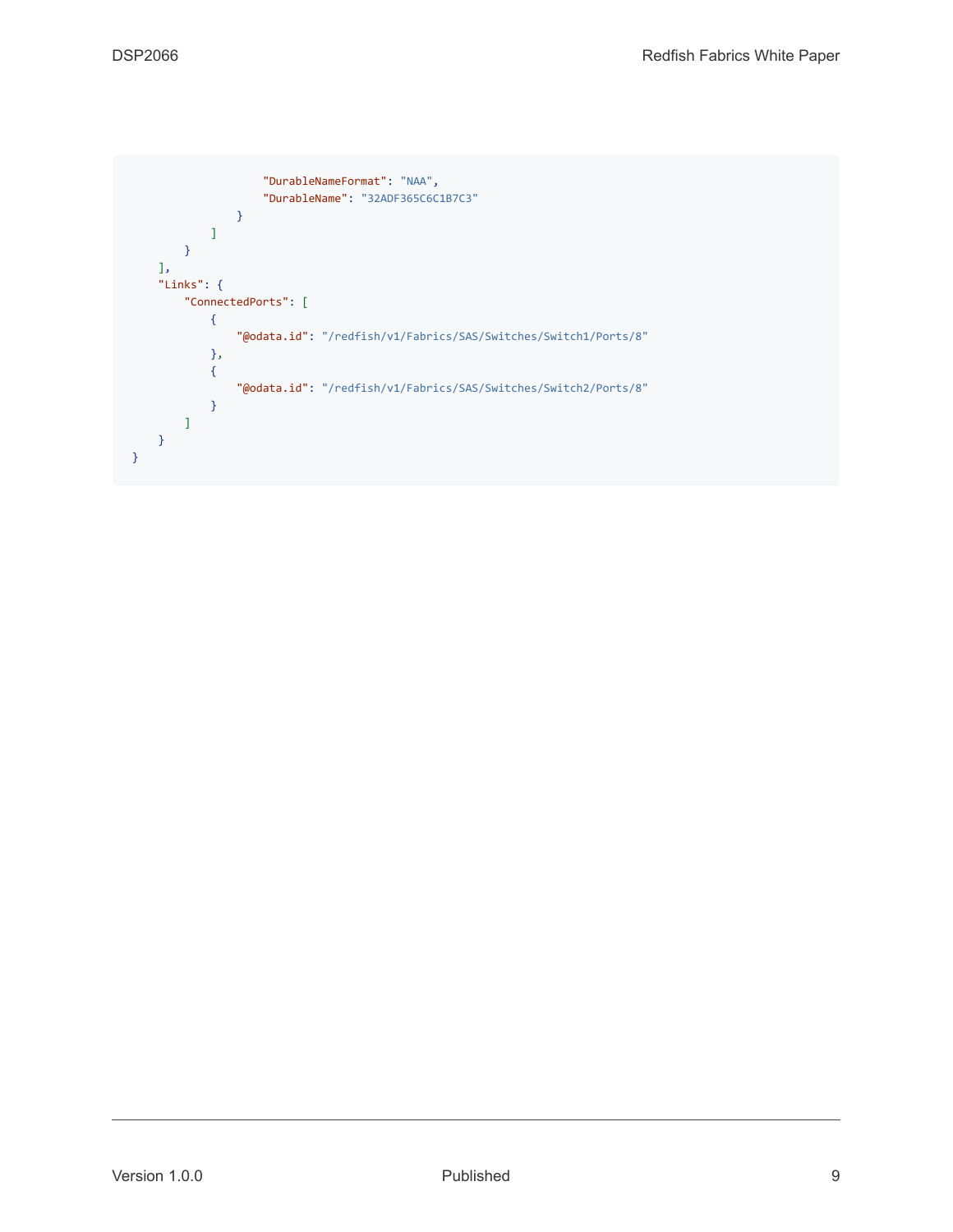## <span id="page-9-0"></span>**5 Connectivity**

Redfish describes the physical topology of a fabric using the Switch and Port resources. The Port resources subordinate to the Switch resource show how a fabric switch provides connectivity to other devices in the infrastructure. Other resources that represent devices on a fabric, such as FabricAdapter and NetworkAdapter, contain their own Port resources to show connectivity to the fabric. These resources can be used to configure routing information, virtual channel information, virtual LAN information, and congestion information based on the customer's desired topology. A client can verify the topology and port map by following the links contained in the ConnectedPorts and AssociatedEndpoints properties from the various Port resources. Clients can discover these resources from the Fabrics , Chassis , and System properties off the service root. [Figure 1](#page-9-2) shows an example connectivity diagram with two fabrics named Ethernet and Gen-Z .



### <span id="page-9-2"></span><span id="page-9-1"></span>**5.1 Switches**

The Switch resource represents a single, generic switch. It contains information about the switch, such as its manufacturer, model, and part number. It also provides a link to the collection of ports on the switch.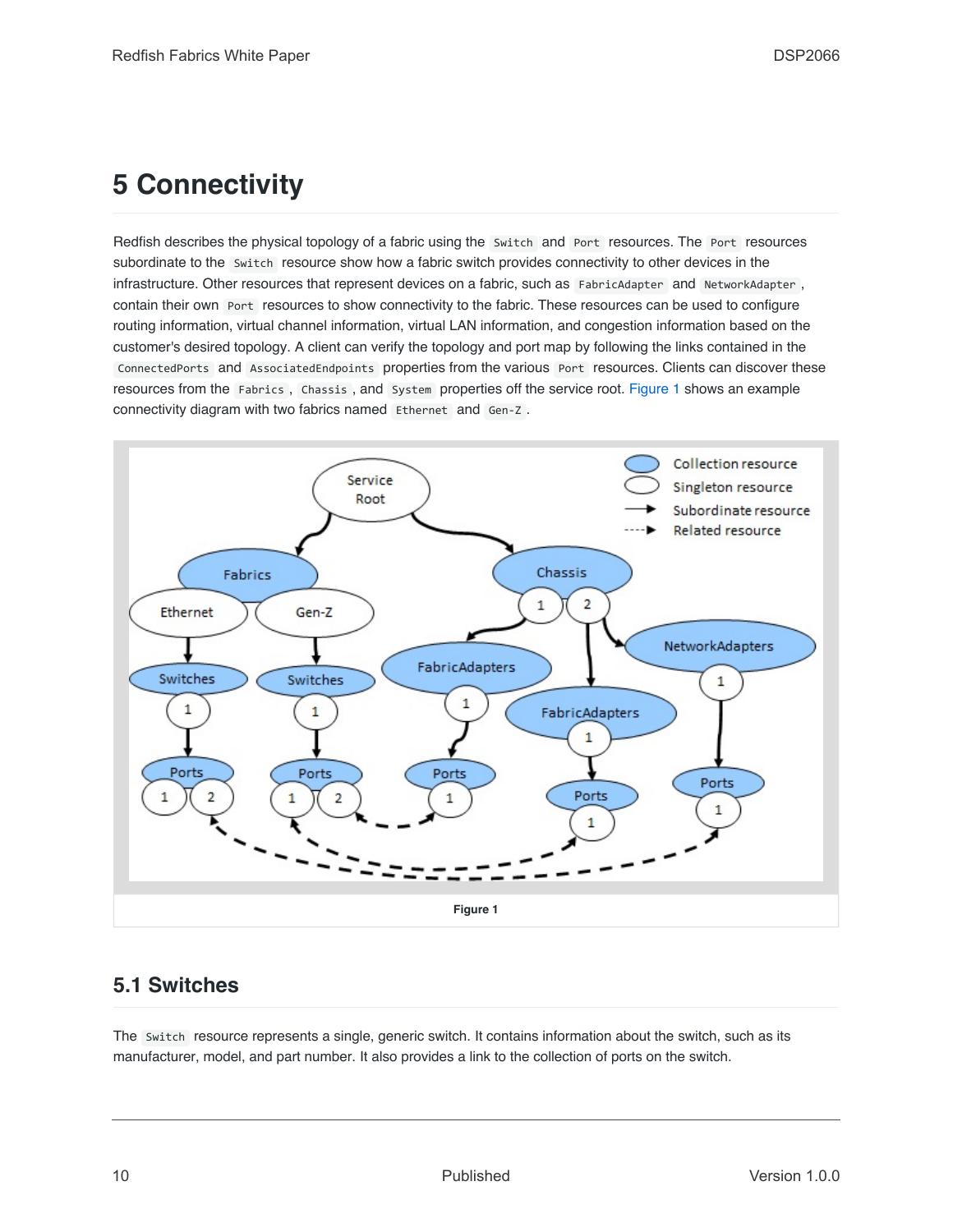#### Example Switch resource:

```
{
    "@odata.id": "/redfish/v1/Fabrics/Ethernet/Switches/Switch1",
   "@odata.type": "#Switch.v1_3_0.Switch",
   "Id": "Switch1",
   "Name": "Ethernet Switch",
    "SwitchType": "Ethernet",
    "Manufacturer": "Contoso",
    "Model": "8320",
    "SKU": "67B",
    "SerialNumber": "2M220100SL",
    "PartNumber": "76-88883",
   "Ports": {
       "@odata.id": "/redfish/v1/Fabrics/Ethernet/Switches/Switch1/Ports"
   }
}
```
#### <span id="page-10-0"></span>**5.2 Ports**

The Port resource represent the physical interface of an adapter or switch to a fabric. Resources such as Switch, FabricAdapter , NetworkAdapter , and Processor contain their own collection of Port resources to represent their respective interfaces for the device. The Port resource describes the port's attributes, such as the interface speed and link status.

The Port resource contains several properties within Links to describe how the port is connected to other ports or devices in a fabric. Clients can follow the following properties within Links for building the topology of a fabric.

| <b>Property</b>      | <b>Description</b>                                                                                                                                                                        |
|----------------------|-------------------------------------------------------------------------------------------------------------------------------------------------------------------------------------------|
| ConnectedSwitches    | Switches connected to the port.                                                                                                                                                           |
| ConnectedSwitchPorts | Switch ports connected to the port. The members should be subordinate to the switches found in<br>ConnectedSwitches . If the connected port is a device port, use ConnectedPorts instead. |
| ConnectedPorts       | Device ports connected to the port. The members should not reference ports on switches. If the connected<br>port is a switch port, use Connected Switch Ports instead.                    |
| AssociatedEndpoints  | Endpoints connected to the port. This property can be used for fabrics where Endpoint resources<br>represent physical devices and ConnectedPorts is not applicable.                       |

#### Example Port resource:

{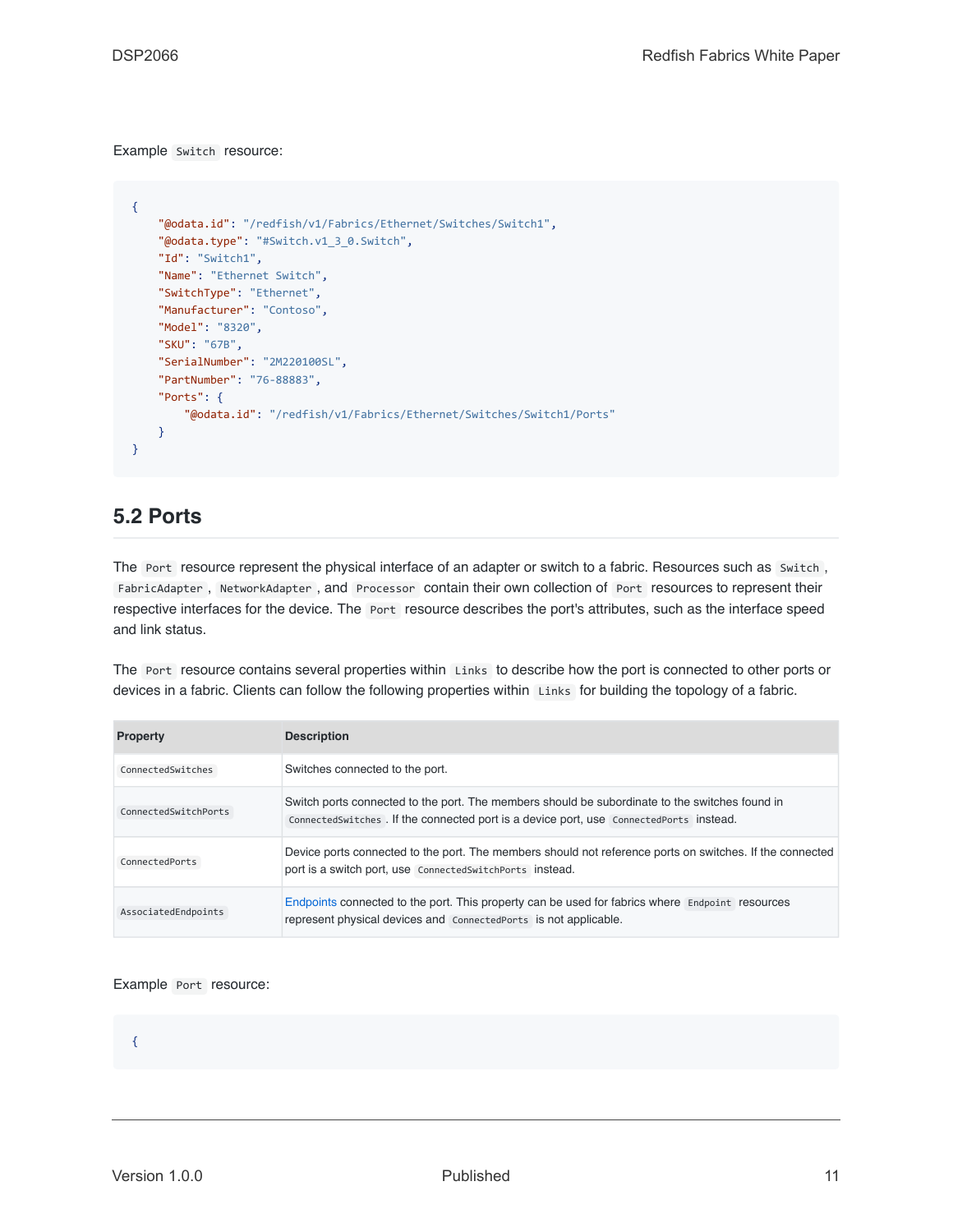```
"@odata.id": "/redfish/v1/Fabrics/Ethernet/Switches/Switch1/Ports/1",
    "@odata.type": "#Port.v1_2_0.Port",
    "Id": "1",
    "Name": "Ethernet Port 1",
    "Description": "Ethernet Port 1",
    "Status": {
        "State": "Enabled",
        "Health": "OK"
    },
    "PortId": "1",
    "PortProtocol": "Ethernet",
    "PortType": "BidirectionalPort",
    "CurrentSpeedGbps": 25,
    "Width": 4,
    "MaxSpeedGbps": 25,
    "Links": {
        "ConnectedPorts": [
           {
                "@odata.id": "/redfish/v1/Chassis/1/NetworkAdapters/3/Ports/1"
            }
        ]
   }
}
```
#### <span id="page-11-0"></span>**5.3 Port metrics**

Many devices capture the metrics associated with their ports. For example, Gen-Z devices can capture metrics such as packet CRC errors, end-to-end CRC errors, and non-CRC transient errors. This provides clients an indication of the health of the port at a particular point in time. The PortMetrics resource contains these metrics.

Example PortMetrics resource:

```
{
    "@odata.id": "/redfish/v1/Fabrics/GenZ/Switches/Switch1/Ports/1/Metrics",
    "@odata.type": "#PortMetrics.v1_0_0.PortMetrics",
    "Id": "Metrics",
    "Name": "Gen-Z Port 1 Metrics",
    "Description": "Gen-Z Port 1 Metrics",
    "GenZ": {
        "PacketCRCErrors": 24,
       "EndToEndCRCErrors": 3,
       "RXStompedECRC": 1,
        "TXStompedECRC": 2,
        "NonCRCTransientErrors": 2,
        "LLRRecovery": 1,
        "MarkedECN": 1,
```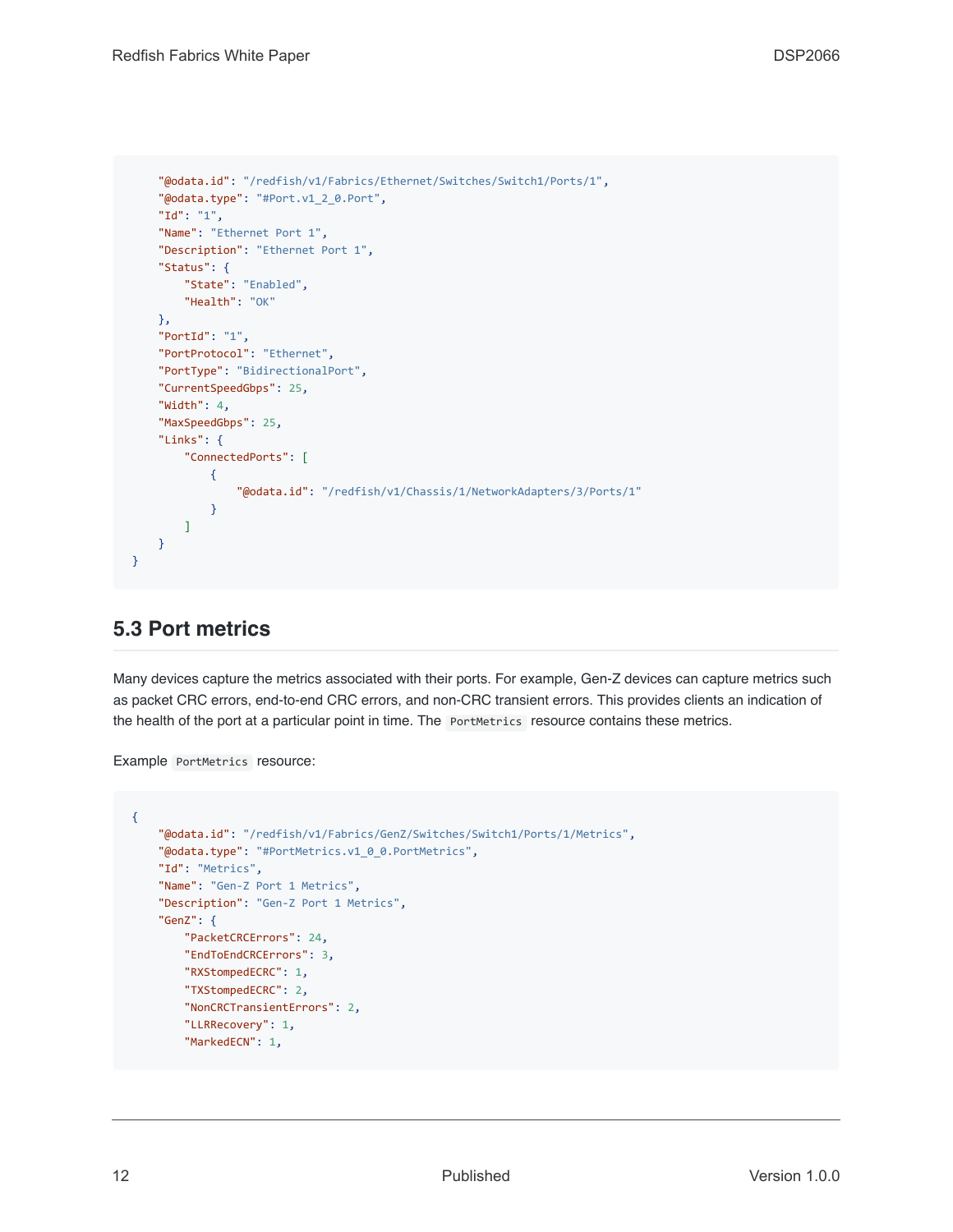```
"PacketDeadlineDiscards": 1,
        "AccessKeyViolations": 1,
        "LinkNTE": 1,
        "ReceivedECN": 1
    }
}
```
#### <span id="page-12-0"></span>**5.4 Network and fabric adapters**

The NetworkAdapter and FabricAdapter resources contain a collection of Port resources to express physical connectivity to a fabric or other adapters. These adapters support specific types of fabrics. For example, a device on an Ethernet fabric would use a NetworkAdapter resource and a device on a Gen-Z fabric would use a FabricAdapter resource. These adapters describe the physical endpoint of the node on the fabric along with the adapter capabilities.

The FabricAdapter resource provides additional fabric-related settings, such as routing tables, congestion management, embedded switch configuration, and Virtual Channel/Traffic Class management.

Chassis-level and system-level connectivity is determined using the Port resources found on the chassis's or system's related adapters. The ComputerSystem resource and Chassis resource contain a FabricAdapters property to represent the set of available fabric adapters. The Chassis resource contains a NetworkAdapters property to represent the set of available network adapters. The ComputerSystem resource contains NetworkInterfaces property to represent the set of available partitions of network adapters.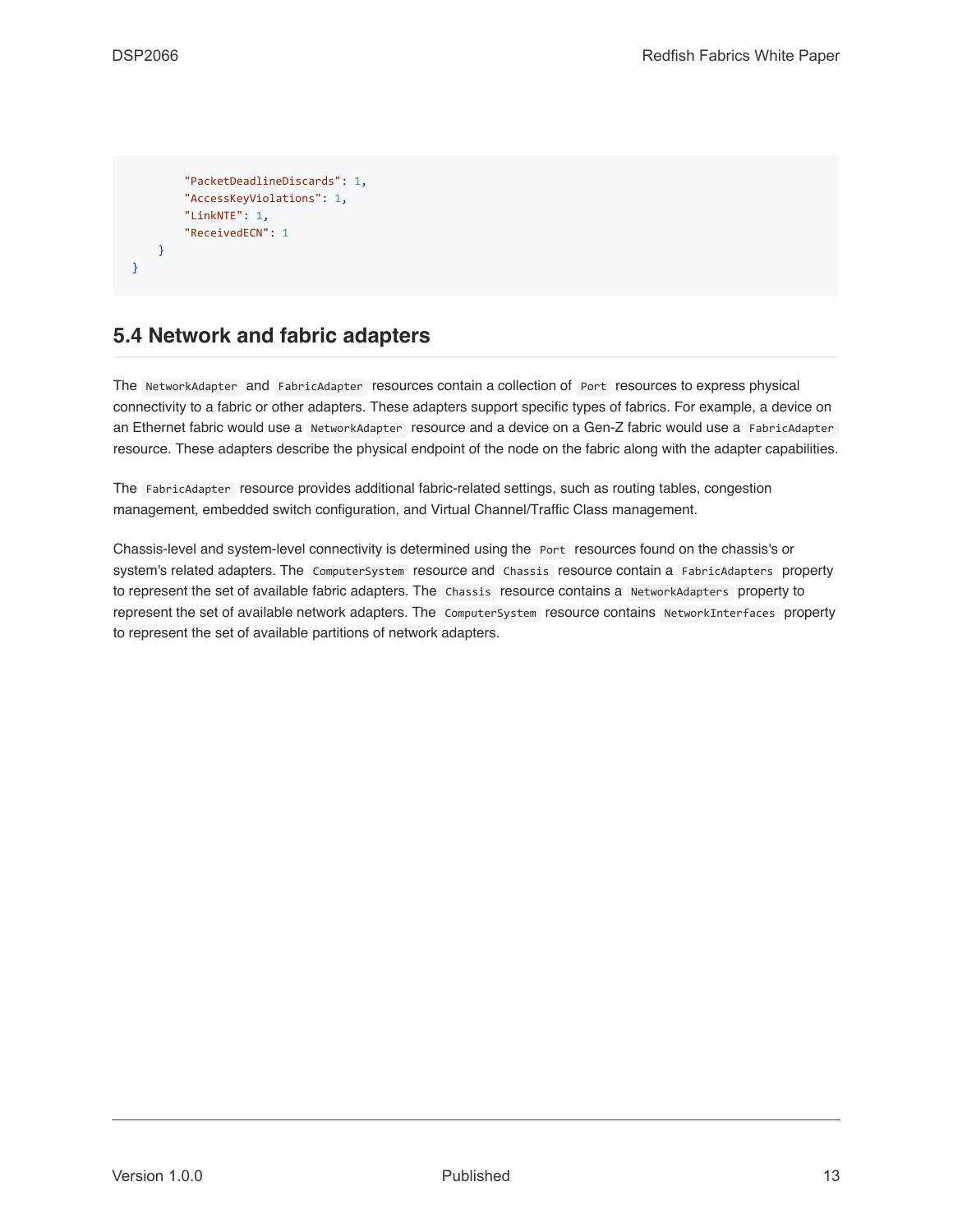### <span id="page-13-0"></span>**6 Fabric configuration and routing**

The Zone , Connection , and AddressPool resources model communication intent across fabrics. The following sections describe the relationships between these resources and the Endpoint resource for managing routing and other networking configurations for a fabric.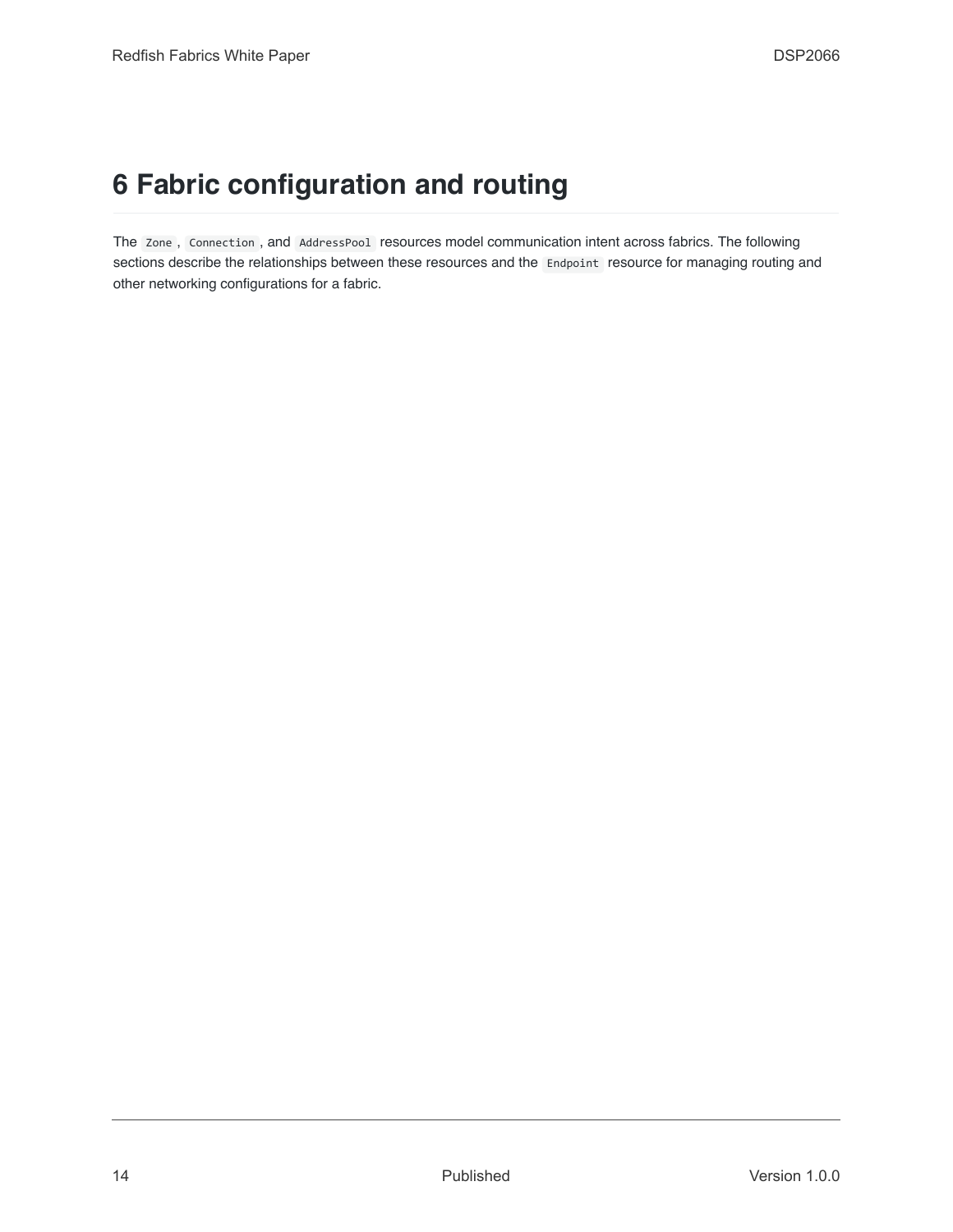

### <span id="page-14-1"></span><span id="page-14-0"></span>**6.1 Zones**

The Zone resource constrains communications by subdividing a fabric into a series of regions or subnets, either for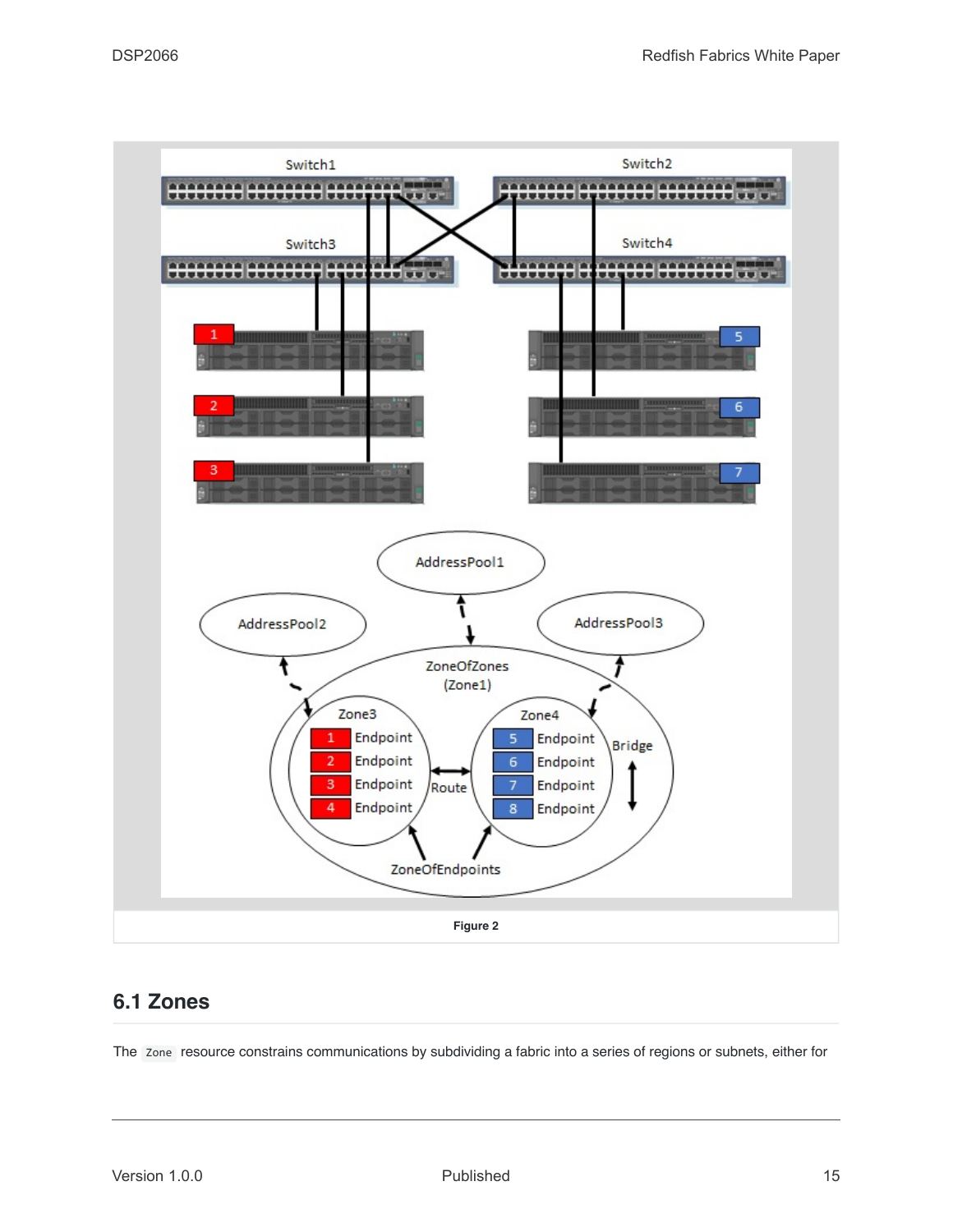the entire data center fabric or for multi-tenant access to it. The ZoneType property describes the usage of the zone in the fabric and can contain the following values.

| Value                | <b>Description</b>                                                                                                                                                                                                                                                                                                                                                                                                                                            |
|----------------------|---------------------------------------------------------------------------------------------------------------------------------------------------------------------------------------------------------------------------------------------------------------------------------------------------------------------------------------------------------------------------------------------------------------------------------------------------------------|
| Default              | The zone is associated with the entire fabric. Newly created endpoints appear in this zone until additional<br>configurations are made by a client to assign the endpoint to another zone.                                                                                                                                                                                                                                                                    |
| ZoneOfEndpoints      | The zone contains a set of endpoints where routing is enabled for traffic to flow between the endpoints.                                                                                                                                                                                                                                                                                                                                                      |
| Zone0fZones          | The zone contains other zones for scalability. In Ethernet fabrics, this signifies one or more virtual routing<br>domain or virtual routing (VRF) instances. Zones referenced by this zone will contain zone of Endpoints for<br>their zoneType property. Endpoints that are within one zone of type zone of zone can overlap with<br>endpoints that are in a different zone of type zone of zone of This construct emulates multi-tenancy across<br>fabrics. |
| ZoneOfResourceBlocks | The zone represents a set of resource blocks that can be composed together. This value is specific to<br>composability and does not apply to fabrics.                                                                                                                                                                                                                                                                                                         |

Each Fabric resource should contain a Zone resource whose ZoneType property contains the value Default . This is a well-known location for clients to understand default routing policies for endpoints that have not been assigned to a zone. The DefaultRoutingEnabled property controls whether traffic is allowed between the endpoints in this zone.

Zones of type zoneOfZones are prohibited from containing other zones of type zoneOfZones. This is to prevent complexities with nesting zones within zones within zones and also prevents creating circular zoning situations.

The Links property can contain the following properties to show additional configuration of the zone and components that are in the zone.

- Endpoints : The endpoints that belong in this zone. This only applies when ZoneType contains Default or ZoneOfEndpoints .
- ContainsZones : The zones that belong in this zone. This only applies when ZoneType contains Zone0fZones.
- ContainedByZones: The zone that contains this zone. This only applies when ZoneType contains ZoneOfEndpoints .
- AddressPools : Additional networking configuration for this zone.
- InvolvedSwitches : The switches that are used by this zone.
- ResourceBlocks : The resource blocks that belong in this zone. This only applies when ZoneType contains ZoneOfResourceBlocks and does not apply to fabrics.

[Figure 3](#page-16-0) shows a sample set of zones and endpoints. There are 16 endpoints grouped into four zones of type ZoneOfEndpoints . There are also two zones of type ZoneOfZones that provide further groupings. The endpoints that belong in the same zone of type ZoneOfEndpoints , such as Zone3 , are hosts on the same network, therefore traffic is bridged across the fabric between these endpoints. Endpoints that belong to different zones of type ZoneOfEndpoints , but are contained in the same zone of type ZoneOfZones , such as zones Zone3 and Zone4 , are on different networks where the fabric is configured to route traffic between the endpoints. Endpoints that do not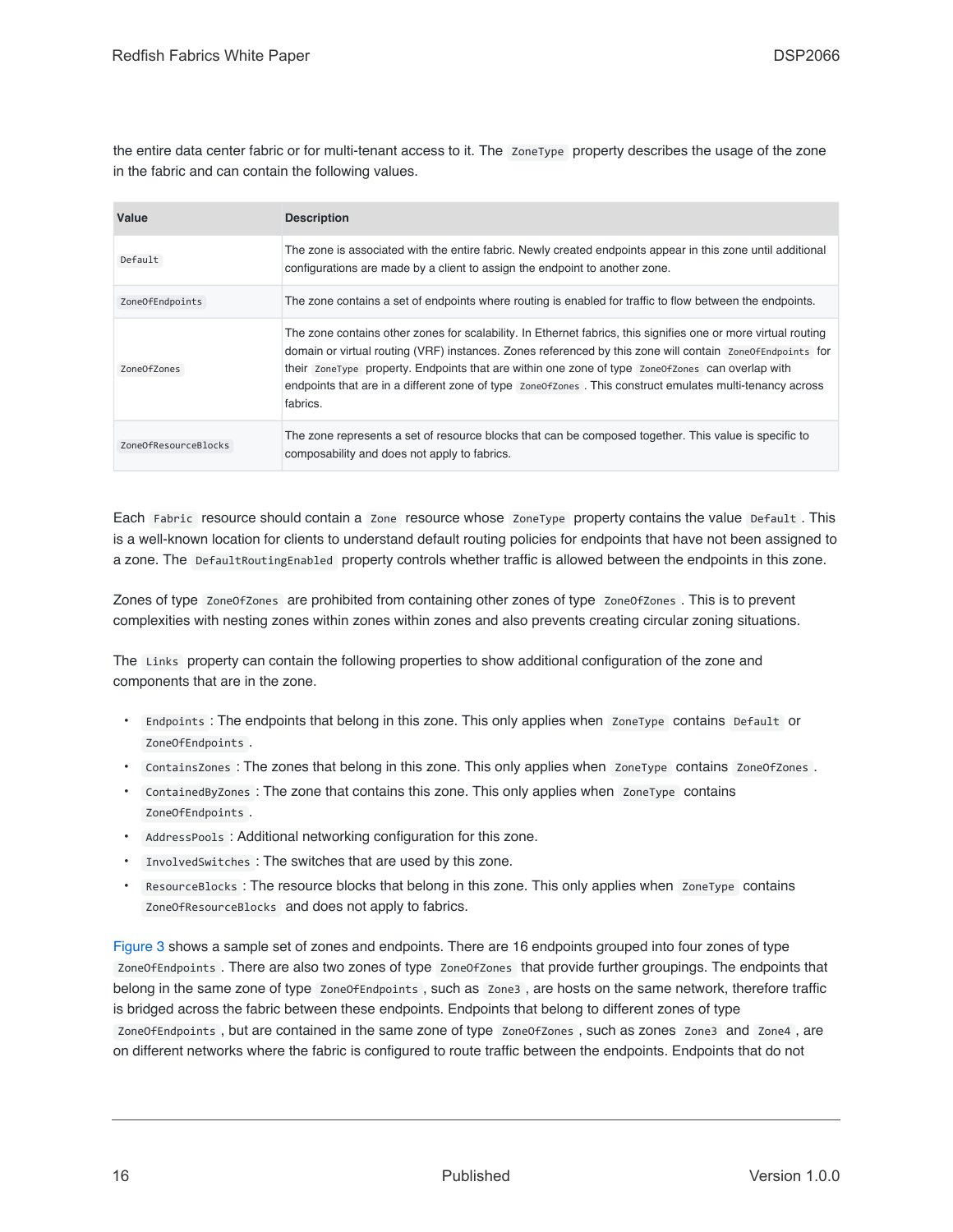belong in any common zones, such as the endpoints in zones Zone3 and Zone6 , are not configured to have any routing between the endpoints. If routing is required between Zone3 and Zone6, a new zone of type ZoneOfZones would need to be created with Zone3 and Zone6 as part of the new zone.



<span id="page-16-0"></span>By automating these interrelationships, it should be possible to configure any fabric to accommodate those addressing and connectivity requirements. This allows for a multi-vendor and fully standards-based method to uniformly configure distributed fabrics in tandem with compute and storage infrastructure inside the data center.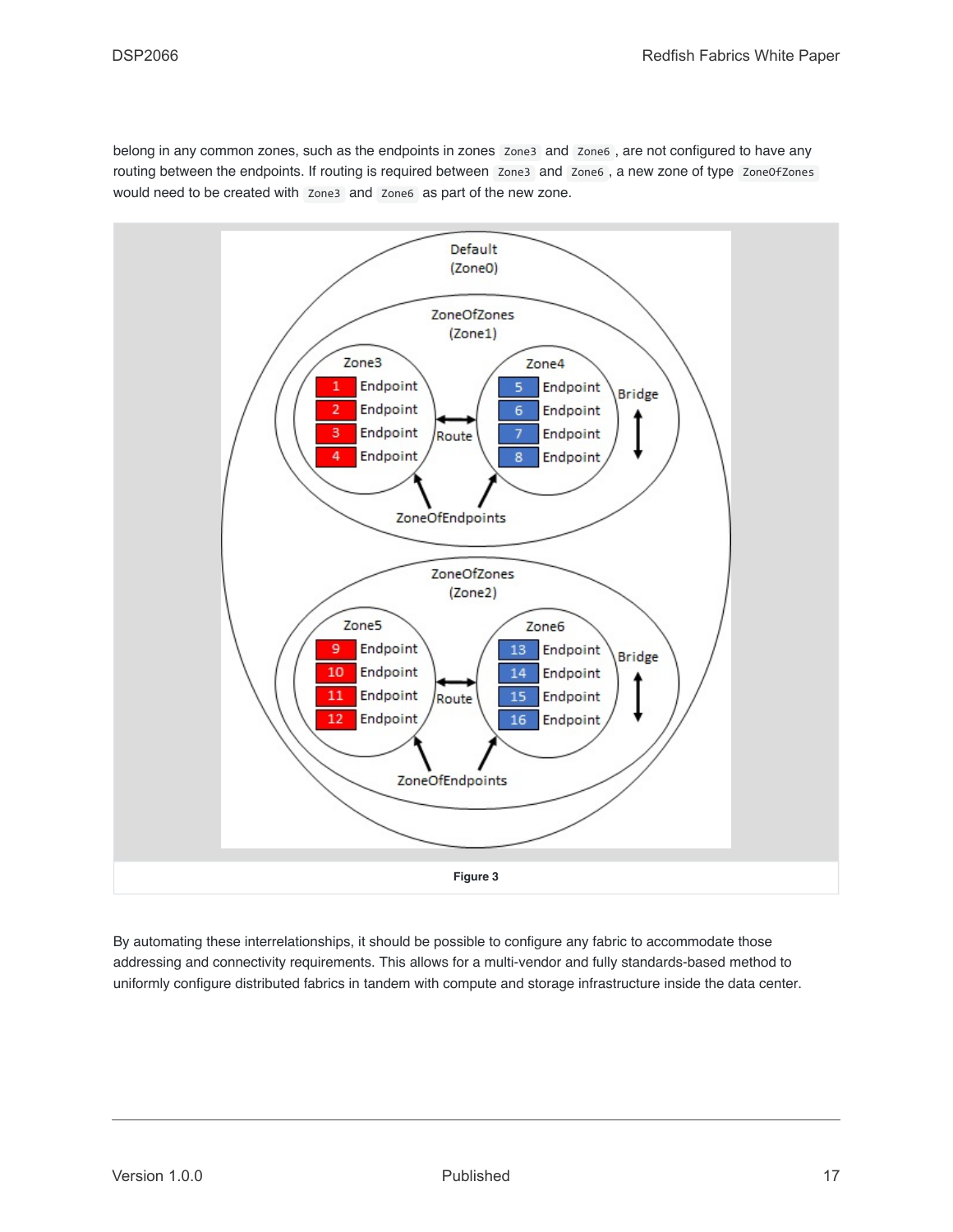#### <span id="page-17-0"></span>**6.2 Address pools**

The AddressPool resource constrains control plane specific pools of addressing for setting up fabric-wide communications as well as host network address pools. Address pools can be applied to particular zones in a fabric in order to configure zone-specific networking.

In an Ethernet fabric, an address pool can contain subnet, default gateway, VLAN, BGP underlay, EVPN control plane, and other networking configurations.

In a Gen-Z fabric, an address pool can specify Global Component Identifier information.

In [Figure 2,](#page-14-1) there are three example address pools that belong to an Ethernet fabric. AddressPool1 contains cross Ethernet fabric addressing settings such as EBGP underlay addressing, EVPN address pools, and BGP timers. AddressPool2 and AddressPool3 contain subnet settings such as IP network ranges, gateways, and VLANs for that network.

#### <span id="page-17-1"></span>**6.3 Connections**

The Connection resource contains access permissions for resources accessible via a target endpoint once two endpoints establish a communication channel. This differs from Zone resources in that zones describe the routing for the communication channel itself.

Connection resources contain a ConnectionType property to describe the type of resources target endpoints can expose to the connecting initiator endpoints and can contain the following values.

| Value   | <b>Description</b>                                                                        |
|---------|-------------------------------------------------------------------------------------------|
| Storage | The target endpoints are able to provide storage-related resources, such as volumes.      |
| Memory  | The target endpoints are able to provide memory-related resources, such as memory chunks. |

Based on the value of ConnectionType , one of the following properties will be present to provide the information about the specific resources made available to initiator endpoints.

- VolumeInfo : An array containing references to one or more Volume resources along with access capabilities, such as whether the volumes are read-only or read-write for the connecting initiators.
- MemoryInfo : An array containing references to one or more MemoryChunk resources along with access capabilities, such as whether the volumes are read-only or read-write for the connecting initiators.

The ConnectionKeys property may also be present for fabrics that require specifying access keys, such as with Gen-Z fabrics.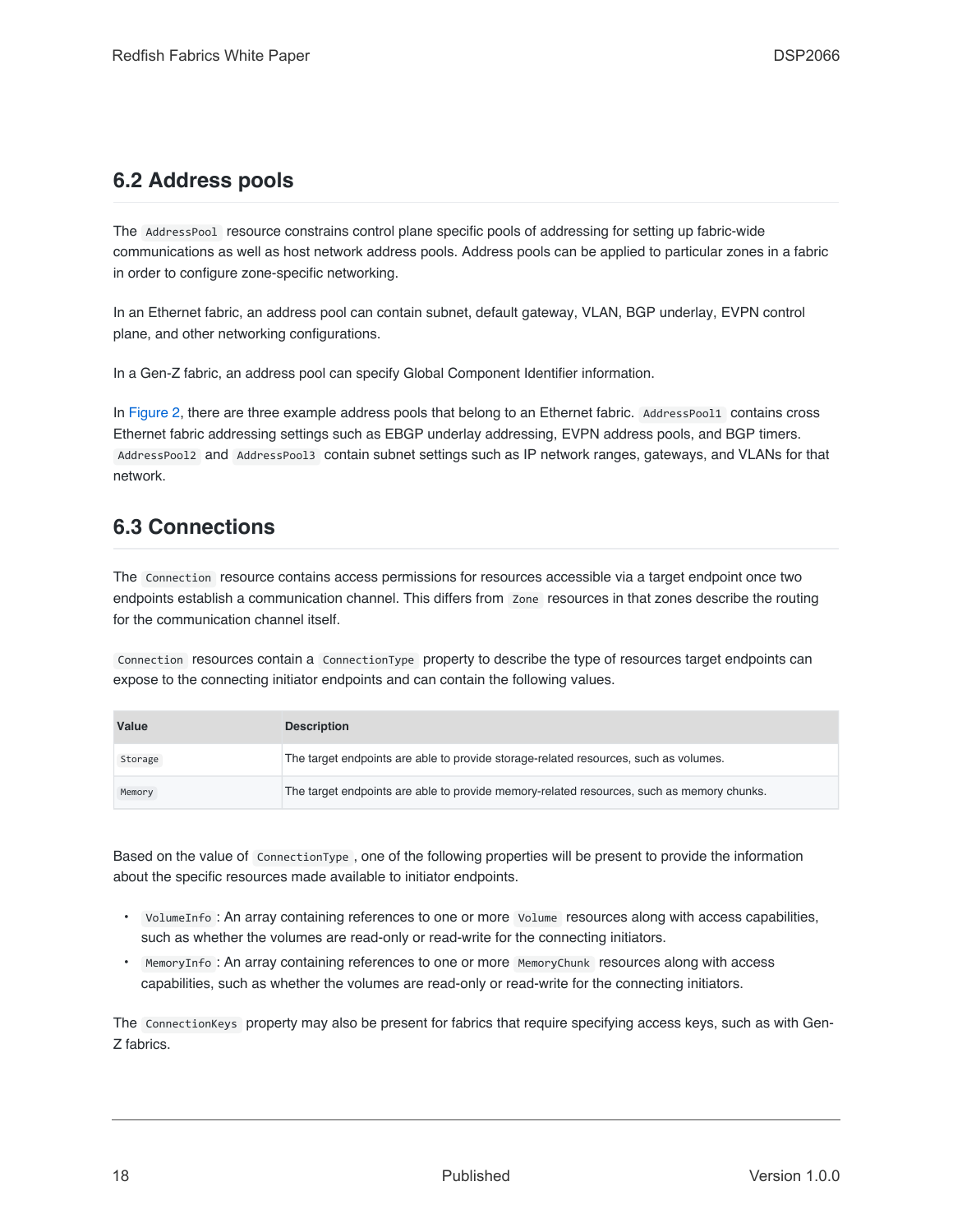The Links property contains references to the endpoints affected by the connection. Initiators can be referenced with the InitiatorEndpoints or InitiatorEndpointGroups properties, and targets can be referenced by the TargetEndpoints or TargetEndpointGroups properties. When a referenced initiator establishes a connection over the fabric with one of the referenced targets, it's able to access the resources specified by other properties, such as VolumeInfo .

[Figure 4](#page-18-0) shows a sample NVMe-oF fabric. The endpoints Host1 and Host2 act as initiator endpoints on the fabric, and endpoint Target1 is the NVMe-oF target. The connection Conn1 specifies that both Host1 and Host2 are given access to the volume NS1 when they establish a connection with Target1.

<span id="page-18-0"></span>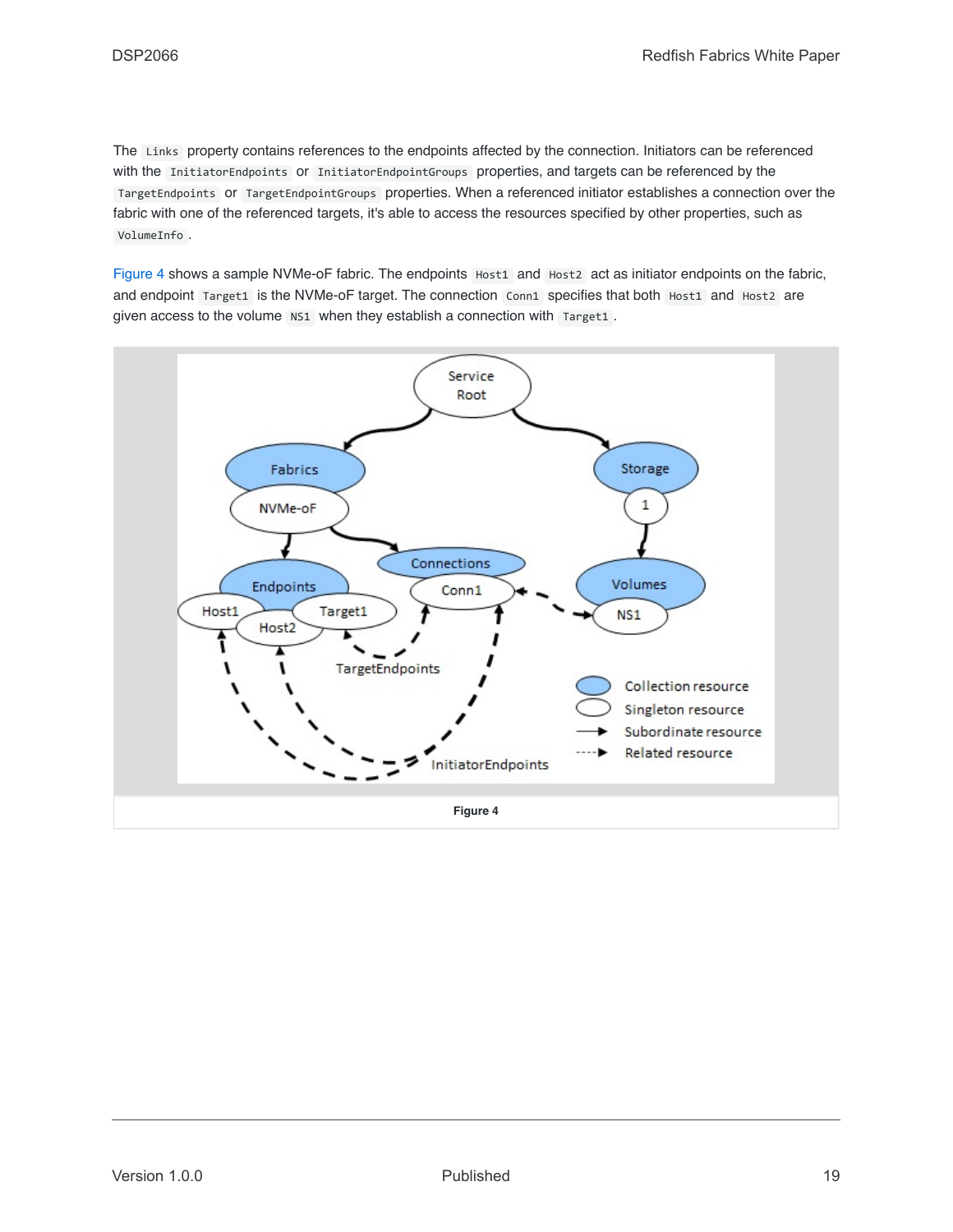### <span id="page-19-0"></span>**7 Representing different types of fabrics**

The following sections contain diagrams for representing different types of fabrics with Redfish.

### <span id="page-19-1"></span>**7.1 Gen-Z**

The following figures show a sample Gen-Z fabric and how the ComputerSystem , Chassis , and Fabric resources are related. The sample fabric contains the following components.

- System  $\overline{1}$ : A system with a fabric adapter to access resources on the Gen-Z fabric.
- Chassis Gen-Z : An enclosure containing memory that is partitioned into chunks that are accessible over a Gen-Z fabric.
- Fabric Gen-Z : The representation of the Gen-Z fabric with its switches and configurations.

[Figure 5](#page-20-0) shows the physical connectivity between the devices on the fabric. System 1 and chassis Gen-Z both contain a fabric adapter with one port. Fabric Gen-Z contains a single switch with two ports. The ports on system 1 and chassis Gen-Z connect to the ports on the switch found in the fabric Gen-Z.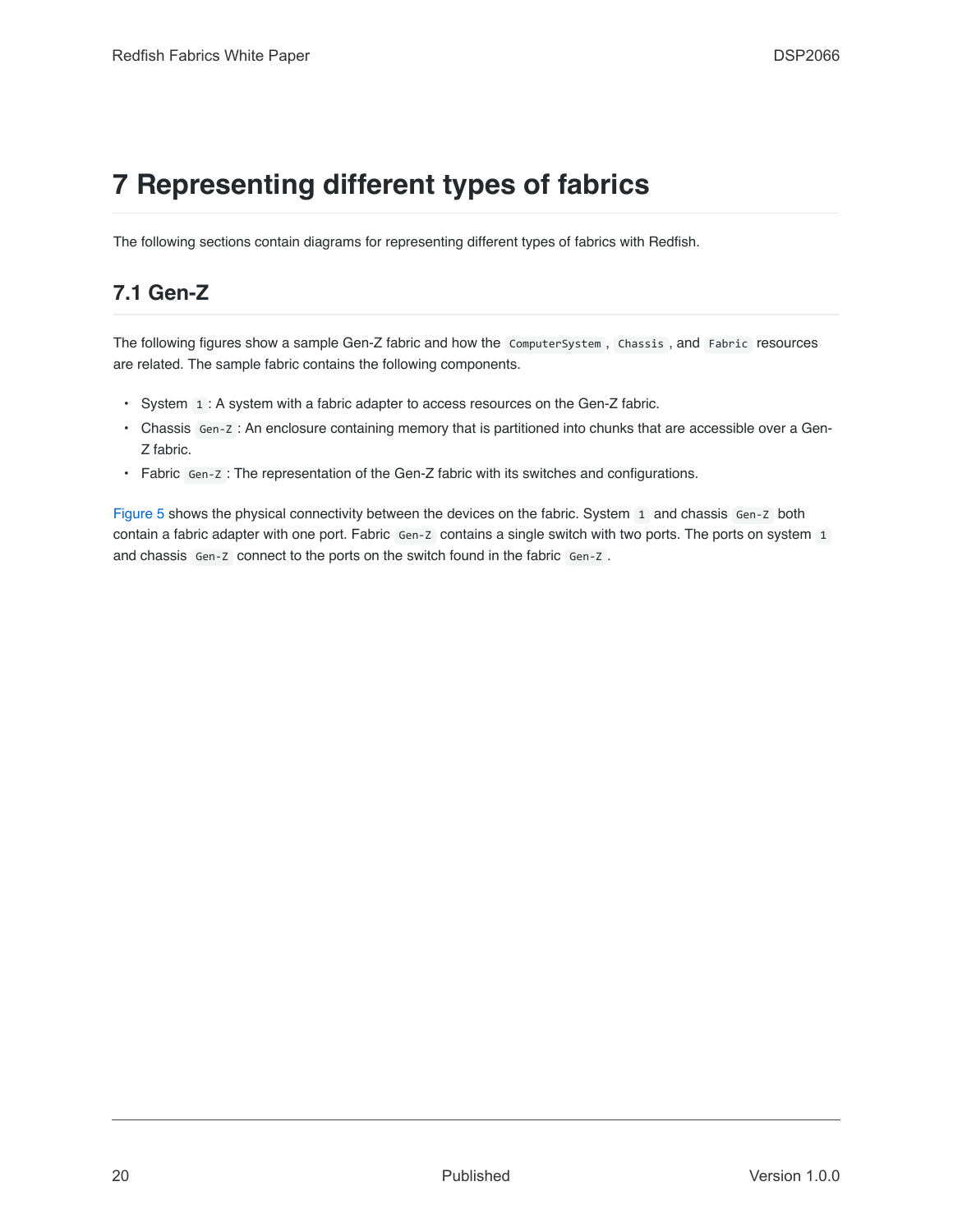

<span id="page-20-0"></span>[Figure 6](#page-21-0) shows routing and addressing configurations for the fabric Gen-Z . Fabric Gen-Z contains two endpoints: one named Initiator to represent the connectivity of system 1 to the fabric, and one named Target to represent the connectivity of chassis Gen-Z to the fabric. Fabric Gen-Z contains a single zone where both endpoints belong to the zone to show that traffic is routable between endpoints Initiator and Target . Fabric Gen-Z also contains a single address pool to control Gen-Z Component Identifier and Subnet Identifier assignments to the endpoints Initiator and Target .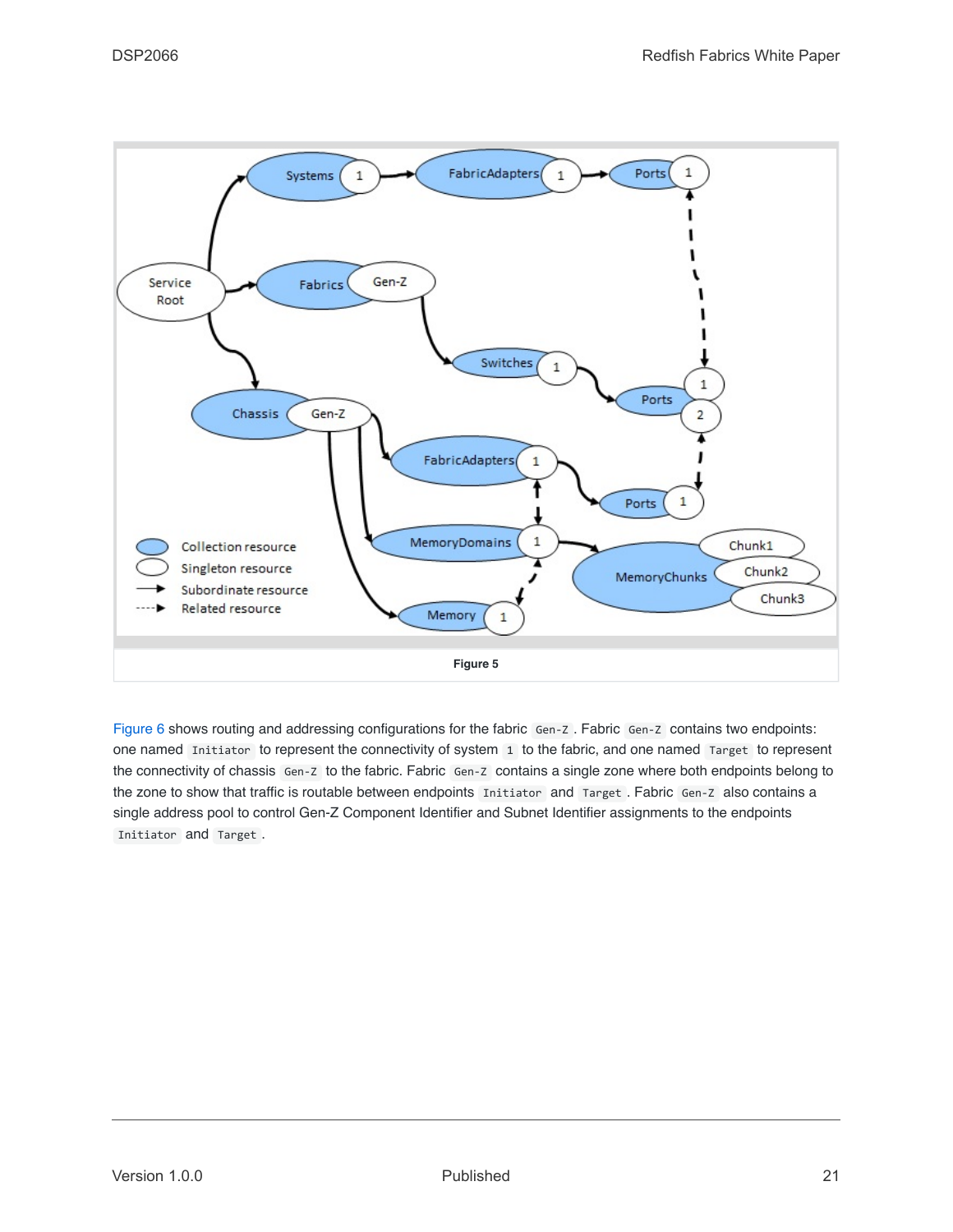

<span id="page-21-0"></span>[Figure 7](#page-22-1) shows access control to resources for the fabric Gen-Z . Fabric Gen-Z contains one connection named Conn1 . Conn1 is configured to allow the endpoint Initiator to access memory chunks Chunk1, Chunk2, and Chunk3 when connecting to endpoint Target over the fabric.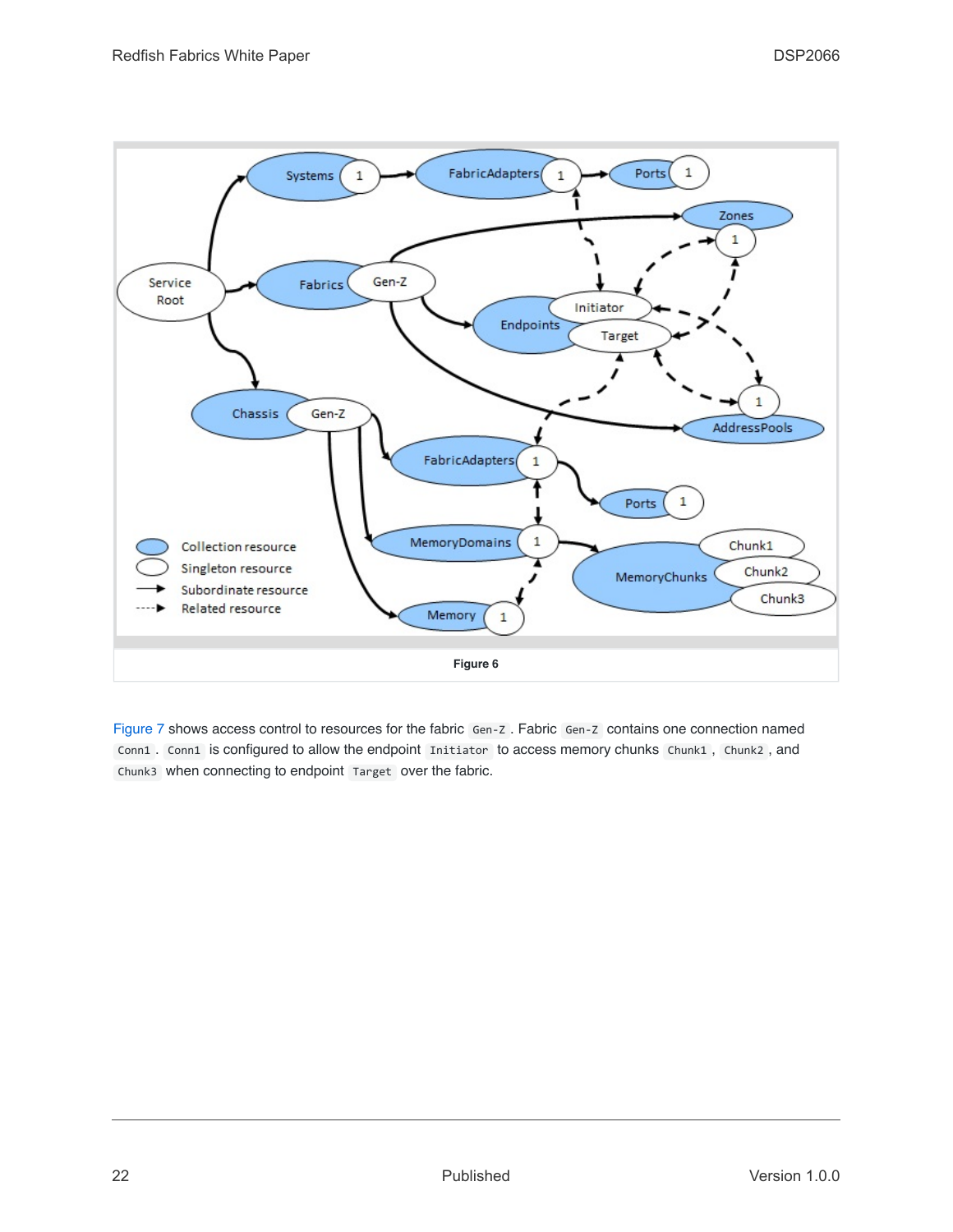

### <span id="page-22-1"></span><span id="page-22-0"></span>**7.2 Ethernet**

[Figure 8](#page-23-1) shows a sample Ethernet fabric and how the Chassis and Fabric resources are related. The sample fabric contains the following components.

- Chassis 1 : An enclosure with a network adapter containing a single function and port.
- Chassis 2 : A second enclosure with a network adapter containing a single function and port.
- Fabric Ethernet : The representation of the Ethernet fabric with its switches and configurations.

The ports for the network adapters in chassis 1 and 2 are connected to the ports on the switch found in fabric Ethernet . The ports for each network adapter also show a relationship to a network device function to show the port usage of the functions.

Endpoints EP1 and EP2 are within fabric Ethernet to represent the fabric-view of the network device functions found in chassis 1 and 2 . Both of these endpoints belong to zone 1 , signifying routing is enabled between them.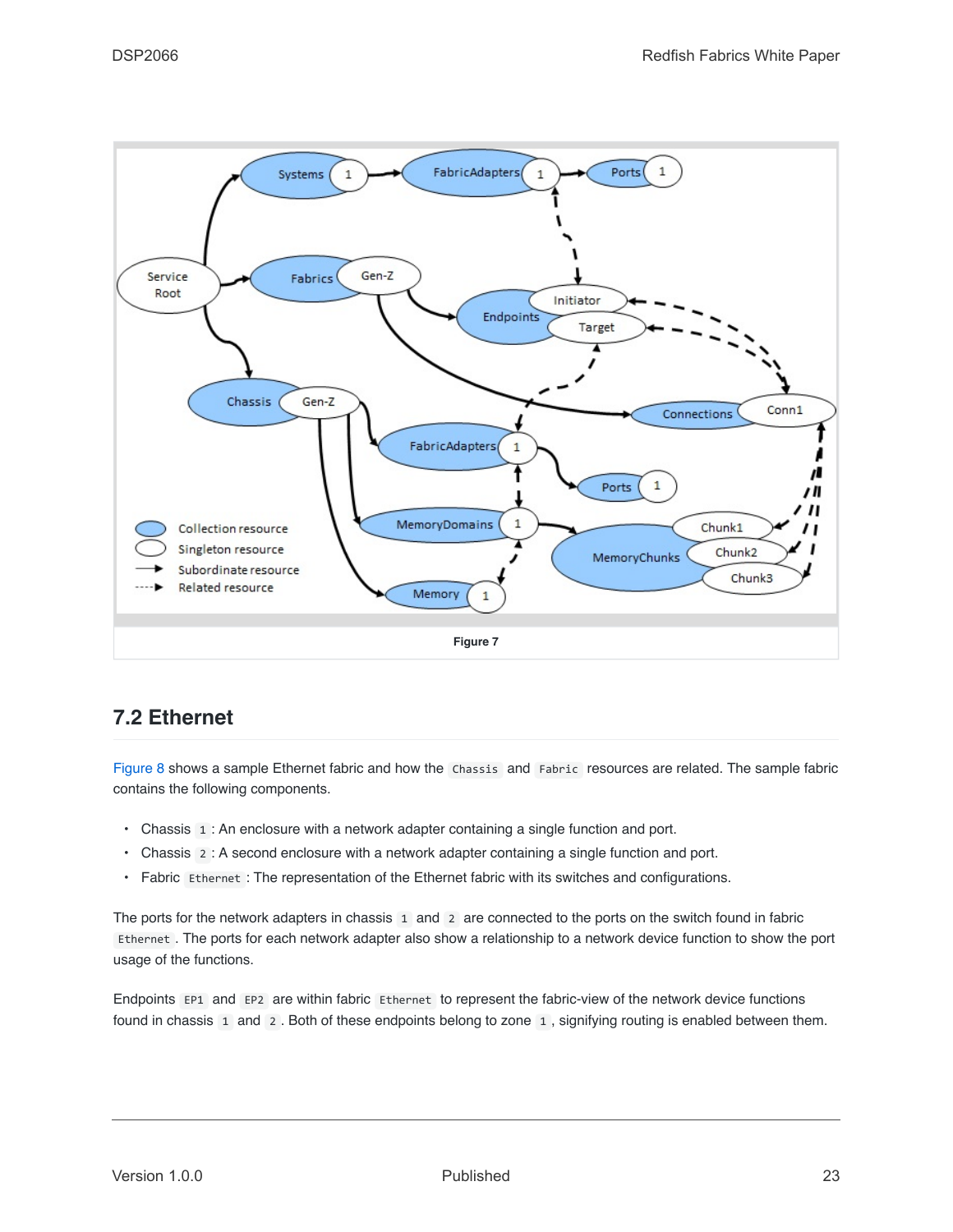Zone 1 is also associated with address pool 1 , which contains networking configurations applied to the endpoints in the zone.



### <span id="page-23-1"></span><span id="page-23-0"></span>**7.3 SAS**

[Figure 9](#page-24-1) shows a sample SAS fabric and how the ComputerSystem , Chassis , and Fabric resources are related. The sample fabric contains the following components.

- System 1 : A system with a storage controller to access the SAS fabric.
- Chassis 1 : An enclosure containing drives that are accessible over a SAS fabric.
- Fabric SAS : The representation of the SAS fabric with its switches and configurations.

System 1 contains a single storage subsystem with one storage controller. The storage controller is represented in the fabric as endpoint Initiator . The storage controller shows its port is connected to port 3 on the switch found in fabric SAS .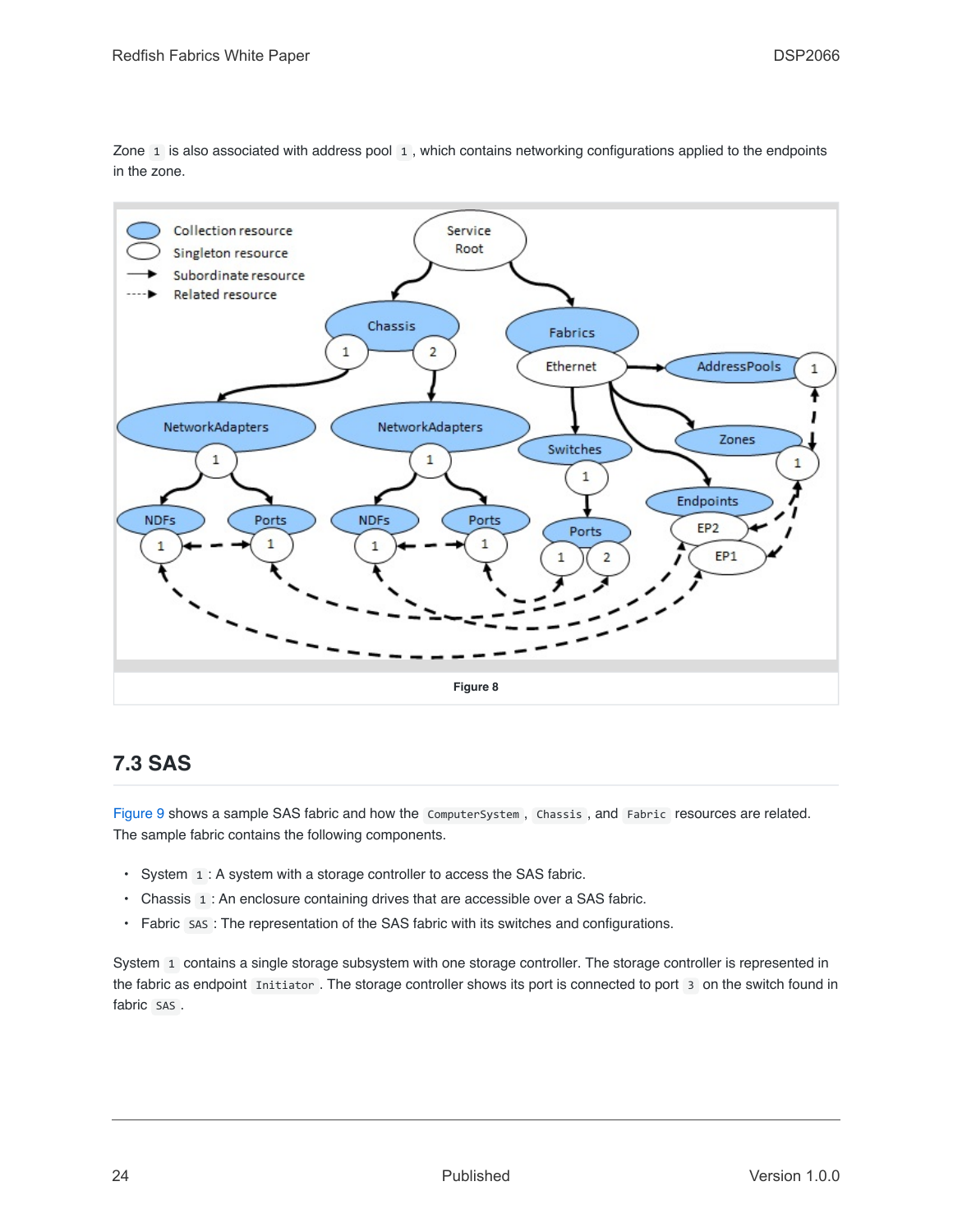Chassis 1 contains two drives, D1 and D2. Each drive is represented in the fabric as endpoints D1 and D2. These endpoints show connectivity to switch ports 1 and 2.

Fabric SAS contains a single zone with all endpoints belonging to the zone. This signifies routing is enabled between all three endpoints.



#### <span id="page-24-1"></span><span id="page-24-0"></span>**7.4 PCIe**

[Figure 10](#page-25-0) shows a sample PCIe fabric and how the Fabric resources are related to other types of resources. The sample fabric contains the following components.

- System 1 : A system with a storage controller and NIC connected to a PCIe switch.
- Fabric PCIe : The representation of the PCIe fabric with its switches and configurations.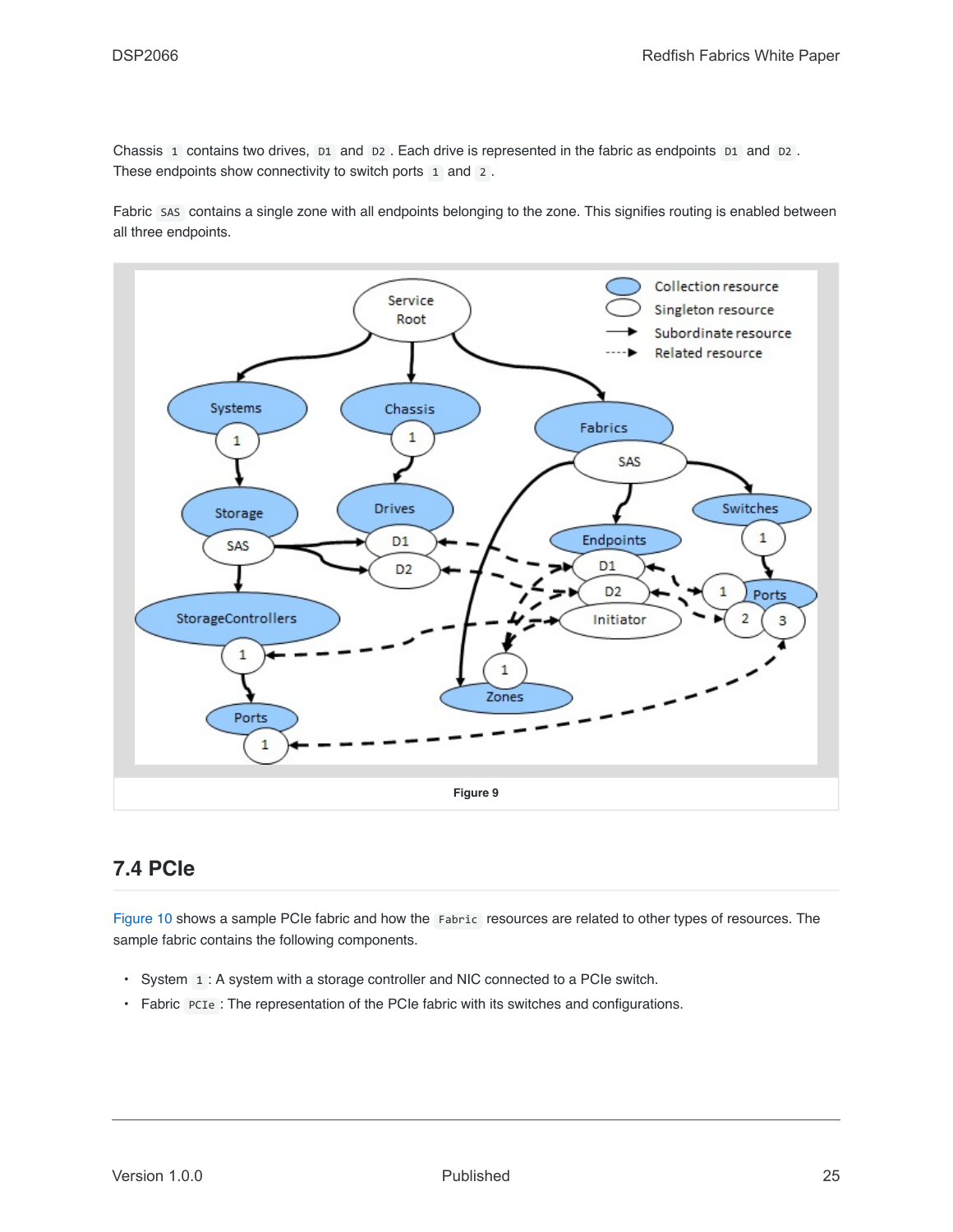System 1 contains an Ethernet interface and is represented in the fabric as endpoint NIC1. The endpoint shows connectivity to switch port Down1.

System 1 also contains a single storage subsystem with one storage controller. The storage controller is represented in the fabric as endpoint SAS-HBA . The endpoint shows connectivity to switch port Down2 .

Fabric PCIe contains an additional endpoint named Root and represents the PCIe root port for system 1. The endpoint also shows connectivity to switch port  $\mu$ . The fabric also contains a single zone with all endpoints belonging to the zone. This signifies routing is enabled between all three endpoints.

<span id="page-25-0"></span>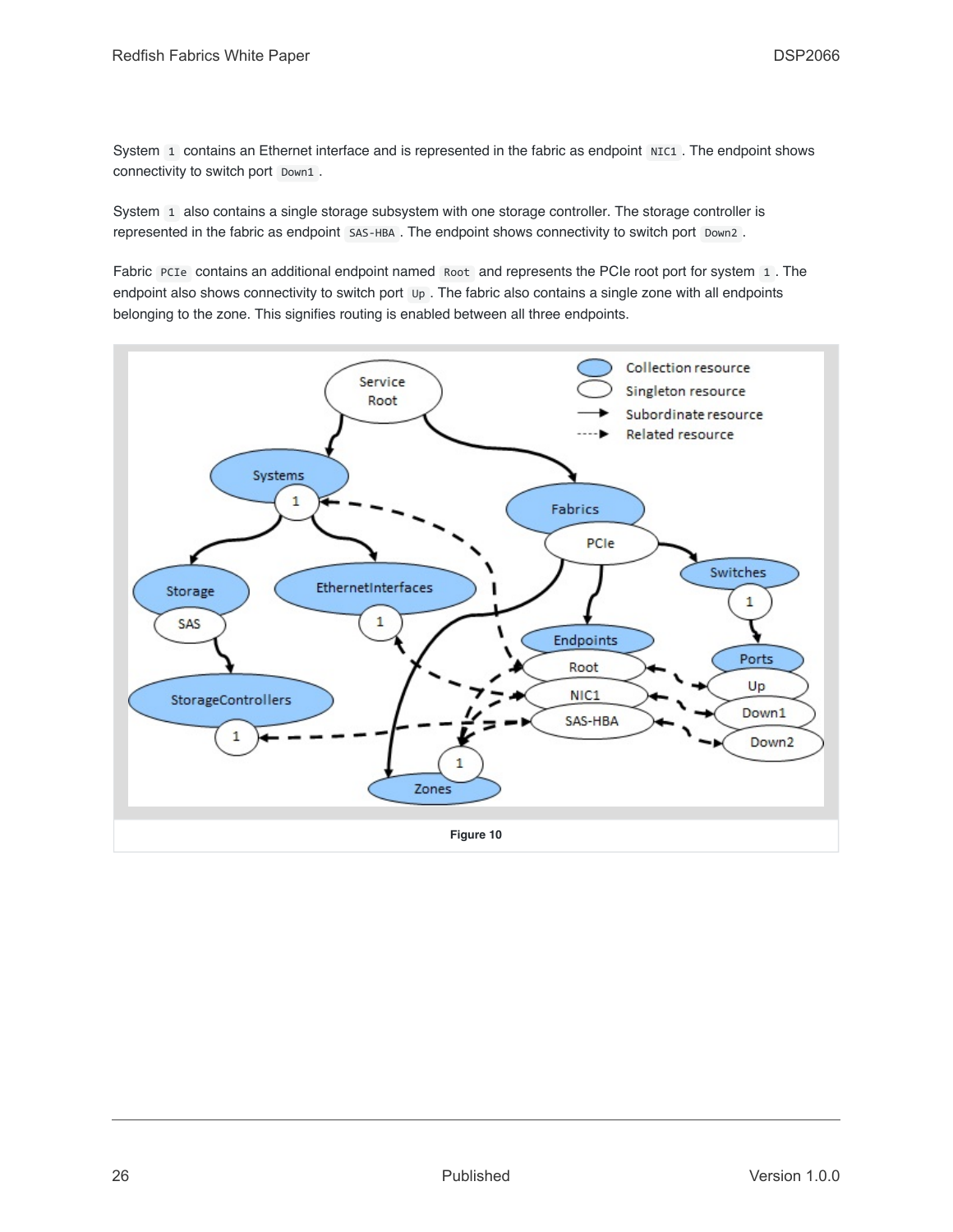### <span id="page-26-0"></span>**8 Fabric model and composability**

Redfish has a [data model for composability](#page-27-1) where clients are able to specify components in a service and build systems on demand. There are aspects of the fabric model that overlap concepts in composability, such as establishing routing paths between components. While there is overlap in some of the usage, both models can coexist on the same service. In cases where both models are present on the same service, performing requests in one area of the model might have impacts on the other. For example, if a client performs a composition request to build a new system, the service may perform fabric configurations and routing in order to satisfy the client's request, which are then reflected in the fabric model.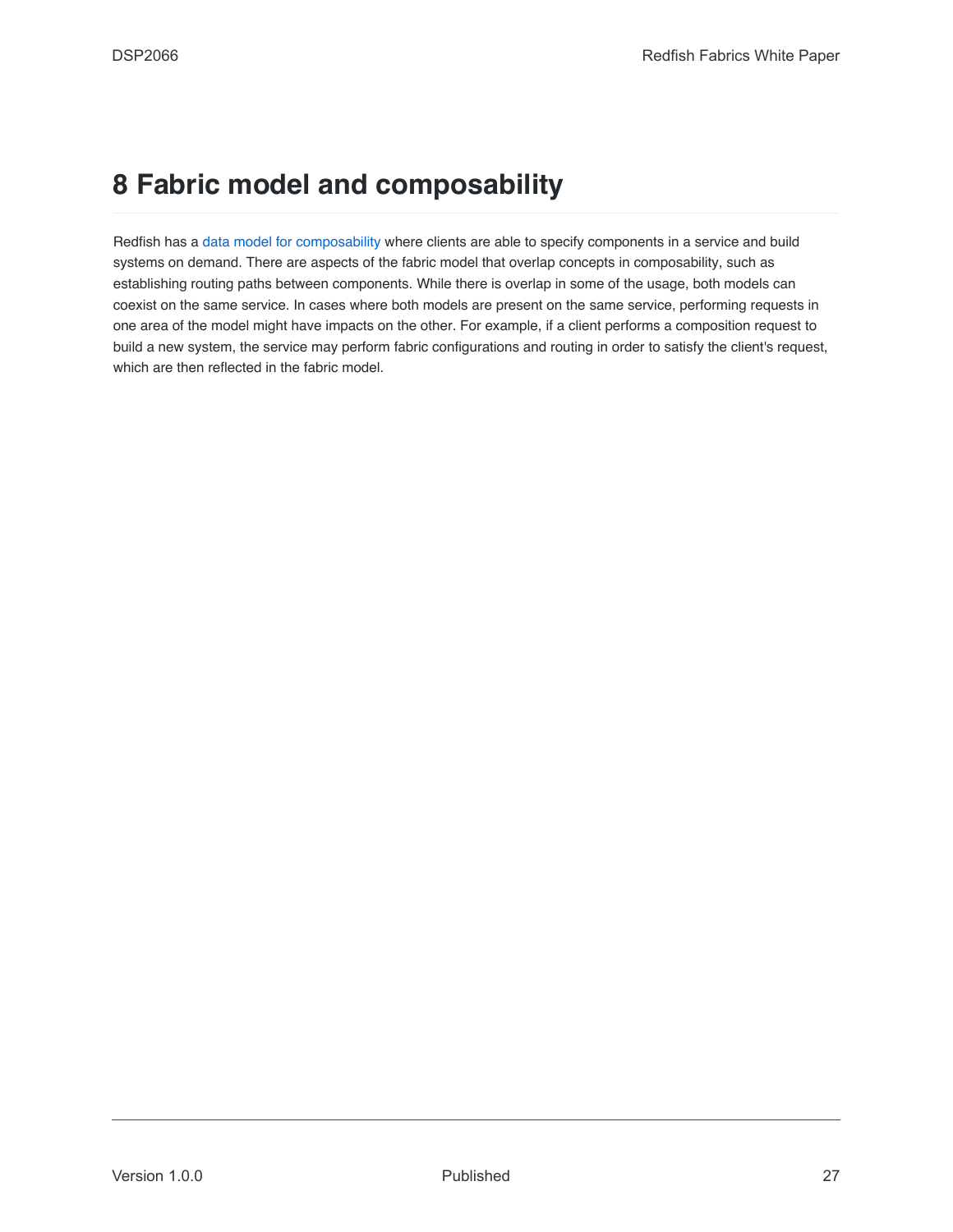### <span id="page-27-0"></span>**9 Appendix A: References**

- "Simple SAS Fabric" and "NVMe-oF JBOF" Mockups: <http://redfish.dmtf.org/redfish/v1>
- <span id="page-27-1"></span>• DMTF DSP2050, *Redfish Composability White Paper*, <https://www.dmtf.org/dsp/DSP2050>